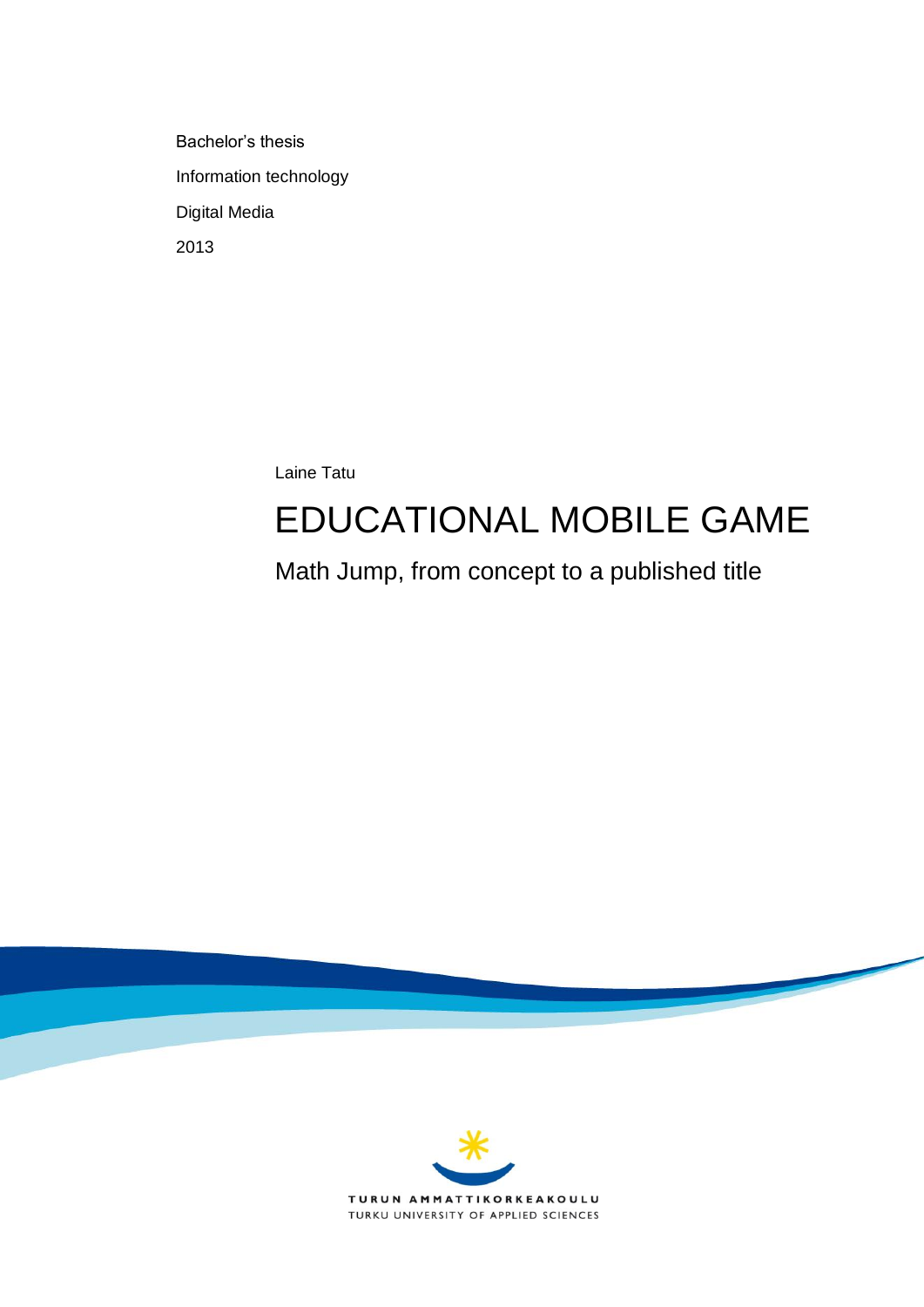#### BACHELOR´S THESIS | ABSTRACT TURKU UNIVERSITY OF APPLIED SCIENCES

Information Technology | Digital Media

March 2013 | Total number of pages 43

Instructors: Principal Lecturer, Ph. D. Mika Luimula & Keijo Leinonen , B. Eng.

### Tatu Laine

## EDUCATIONAL MOBILE GAME

The innovative use of gameplay mechanics to drive effective learning is a hot topic despite the scarcity of practical examples. The game produced in this thesis is an innovative attempt to develop an engaging multiplication math game for kids aged 7 to 12.

This thesis presents an overview of game theory, gamification, and business opportunity as the reasoning for the development of Math Jump, a game idea generated by the educational game company NordicEdu. A multitude of game development tools were used to develop a minimum viable product for the purpose of learning about the mobile educational game market.

The iterative design and technical process is documented from different aspects with practical examples provided. The game also went through a field test which resulted in some feature polishing before release.

The outcome of this thesis "Math Jump" was published in the most common digital distribution platforms in the early spring 2013.

#### KEYWORDS:

game, gaming, gamification, learning, mobile, game design, business models, game theory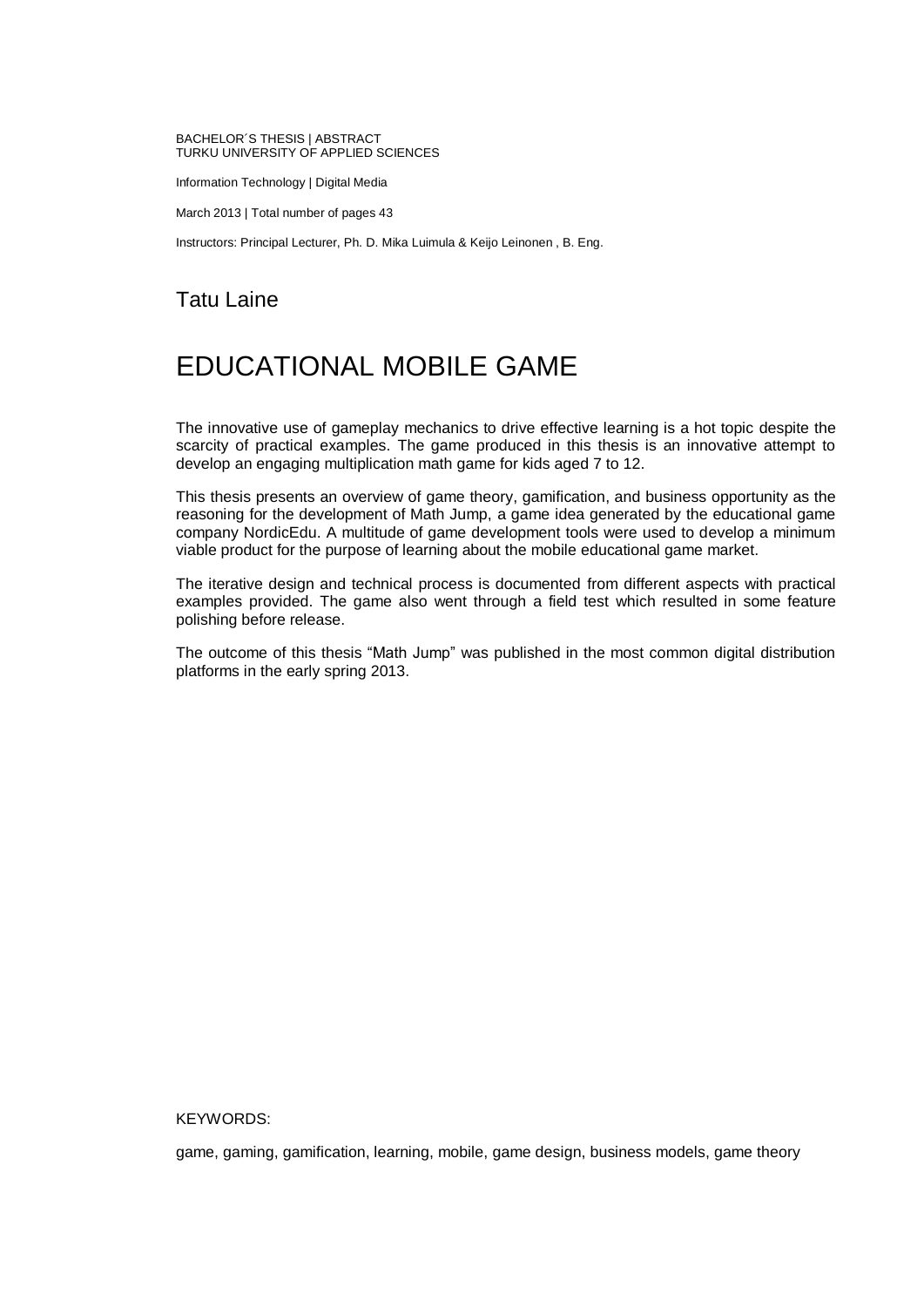#### OPINNÄYTETYÖ (AMK) | TIIVISTELMÄ TURUN AMMATTIKORKEAKOULU

Tietotekniikka | Mediatekniikka

Maaliskuu 2013 | Sivumäärä 43

Ohjaajat: Yliopettaja, FT Mika Luimula & Ins. (AMK) Keijo Leinonen

### Tatu Laine

## OPETTAVAINEN MOBIILIPELI

Pelillistäminen on globaalisti kiinnostava kehitysalue, vaikka käytännön onnistuneita ratkaisuja on vähän. Pelillistämisellä katsotaan olevan monia hyötytarkoituksia perinteisen teollisuuden ja opetuksen alalla. Tämän mahdollisuuden innoittamana, opinnäytetyön toimeksiantaja NordicEdu Oy lähti kehittämään innovatiivista opetuspeliä 7 – 12 –vuotiaille lapsille.

Opetuspelin taustatutkimuksena luotiin katsaus perinteiseen peliteoriaan, pelillistämiseen ja liiketoimintamahdollisuuksiin aloittavan yrityksen NordicEdun näkökulmasta. Pohjatyöstä ja idean kehittelystä siirryttiin tuottamaan minimiversiota pelituotteesta, jolla voidaan mitata opetuspelin markkinapotentiaalia digitaalisissa jakelukanavissa ja mahdollisesta tuottaa rahaa.

Kehityksen aikana pelin asteittainen luova ja tekninen kehitystyö dokumentoitiin eri näkökulmista käytännön esimerkkejä käyttäen. Peli toteutettiin Unity3D-pelimoottorilla, joka on pienyrityksille tehokas työkalu interaktiivisten sisältöjen luomiseen alustariippumattomasti. Peliä myös koekäytettiin kohderyhmän kanssa, jonka palautteen perusteella peliä hiottiin ennen julkaisua.

Opinnäytetyön tuloksena syntynyt 'Math Jump'-matematiikan opetuspeli julkaistiin yleisimpien mobiililaitteiden digitaalisissa jakelukanavissa alkukeväästä 2013.

#### ASIASANAT:

peli, pelillistäminen, oppiminen, mobiili, pelisuunnittelu, liiketoimintamalli, peliteoria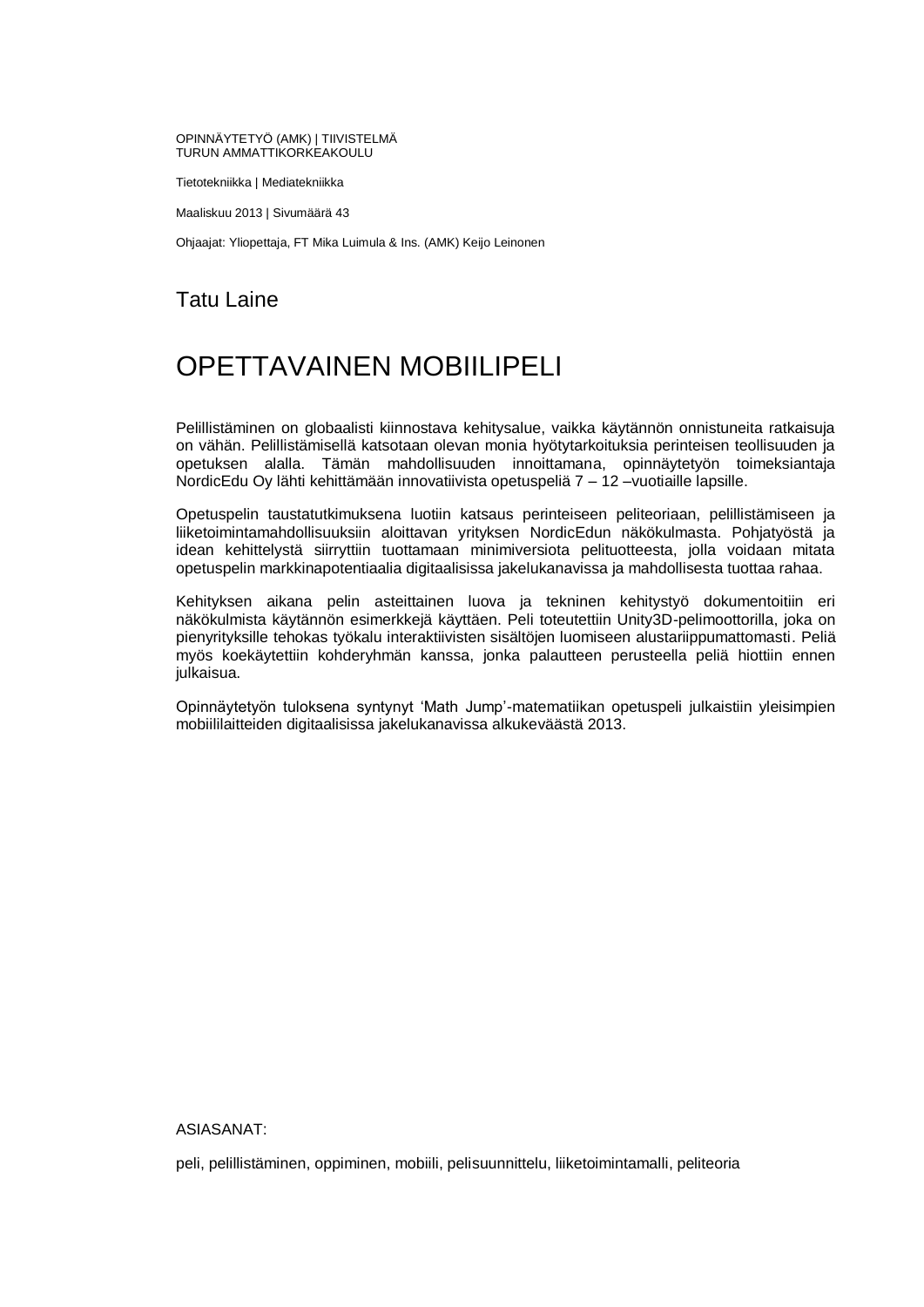## **CONTENT**

| <b>LIST OF ABBREVIATIONS AND TERMS</b> | $\overline{7}$ |
|----------------------------------------|----------------|
| <b>1 INTRODUCTION</b>                  | 8              |
| <b>2 BACKGROUND INFORMATION</b>        | 9              |
| 2.1 Minimum Viable Product             | 9              |
| 2.2 Gamification                       | 10             |
| 2.3 Hard and Soft gamification         | 11             |
| 2.4 Opportunity                        | 12             |
| 3 A BRIEF INTRODUCTION TO GAME THEORY  | 14             |
| 3.1 Play                               | 14             |
| 3.2 Pretending                         | 15             |
| 3.3 Goal                               | 15             |
| 3.4 Rules                              | 16             |
| 3.5 Meaningful play                    | 17             |
| <b>4 PREDEVELOPMENT AND TECHNOLOGY</b> | 18             |
| 4.1 Player-Centric Approach            | 18             |
| 4.2 Concept Design                     | 19             |
| 4.3 Idea                               | 20             |
| 4.4 Essential Experience               | 20             |
| 4.5 Focus Audience                     | 21             |
| 4.6 Established fundamentals           | 21             |
| 4.7 Unity3D                            | 22             |
| 4.8 Test Device                        | 22             |
| <b>5 DEVELOPMENT</b>                   | 24             |
| 5.1 Game Core                          | 24             |
| 5.2 Implementation of the Game Core    | 25             |
| 5.3 First Impressions                  | 27             |
| 5.4 Controls                           | 27             |
| 5.4.1 Automated jump height            | 28             |
| 5.4.2 Jetpack and tap to jump higher   | 28             |
| 5.4.3 Tilt the phone to jump higher    | 28             |
| 5.5 Acceleration versus tilting        | 28             |
| 5.6 Controls                           | 29             |
| 5.7 Score                              | 30             |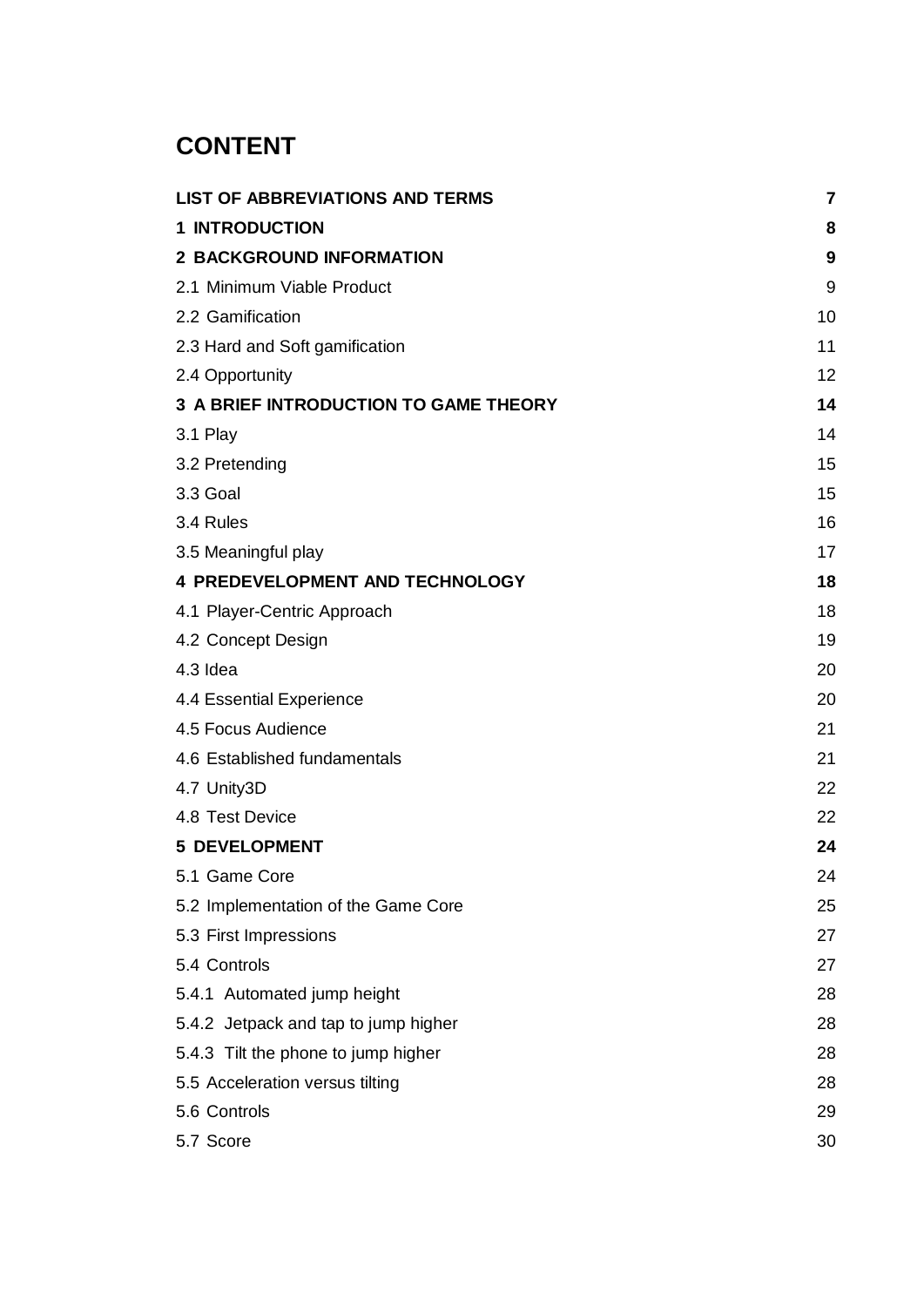| 5.8 Adaptive difficulty                 | 30 |
|-----------------------------------------|----|
| 5.9 Generating math problems            | 31 |
| 5.10 Feature lock                       | 31 |
| <b>6 AESTHETICS</b>                     | 32 |
| 6.1 Avatar                              | 32 |
| 6.2 Audiovisual components              | 32 |
| <b>7 POLISHING AND PUBLISHING</b>       | 35 |
| 7.1 Focus group                         | 35 |
| 7.2 Test setting                        | 35 |
| 7.3 Testing                             | 35 |
| 7.4 Negative feedback and other notices | 36 |
| 7.5 Positive feedback                   | 36 |
| 7.6 Polishing                           | 37 |
| 7.6 Publishing                          | 38 |
| <b>8 SUMMARY</b>                        | 40 |
| <b>REFERENCES</b>                       | 41 |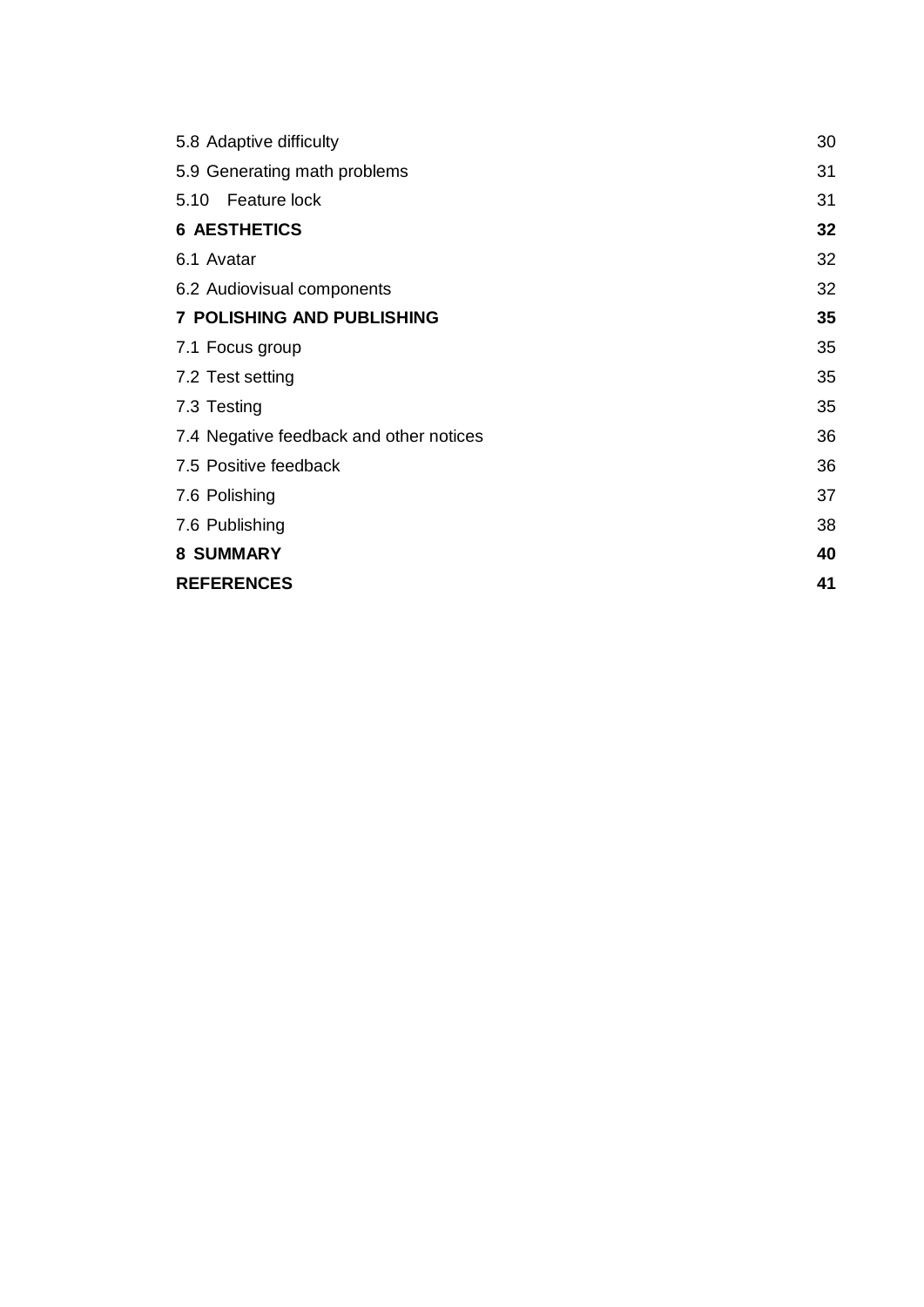## **PICTURES**

| Picture 1 Gamification in Google Trends at the time of 5.2.2013                 | 10 |
|---------------------------------------------------------------------------------|----|
| Picture 2 Hype Cycle for Emerging Technologies, 2012                            | 11 |
| Figure 1 Human desires and gameplay                                             | 12 |
| Figure 2 Theory of flow                                                         | 19 |
| Picture 3 Screen capture from the editor view in Unity                          | 25 |
| Picture 4 Gameplay screen capture with the avatar in mid-air                    | 26 |
| Picture 5 Game- and Editor-view of the platforms created between problemsolving | 29 |
| Picture 6 Stars and scorekeeping                                                | 30 |
| Picture 7 Avatar in flight                                                      | 32 |
| Picture 8 Gameplay screenshot of the game                                       | 33 |
| Picture 9 Right answer feedback                                                 | 33 |
| Picture 10 The player has hit the minimum jumping height on the scale           | 37 |
| Picture 11 Horizontal movement tutorial                                         | 38 |
| Picture 12 Icon                                                                 | 39 |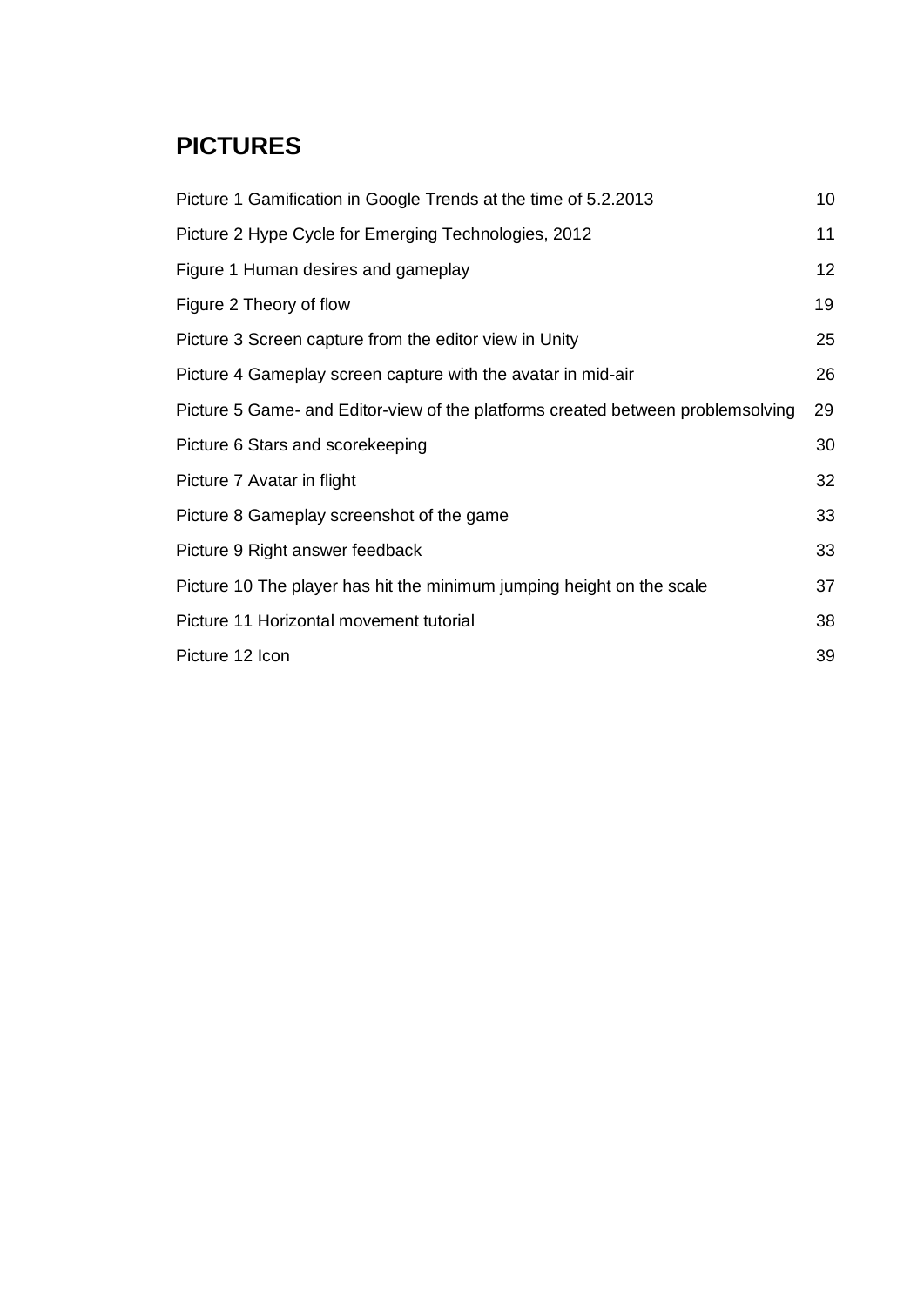## <span id="page-6-0"></span>**LIST OF ABBREVIATIONS AND TERMS**

| Android           | Linux-based operating system for mobile devices.                                                                                                                        |
|-------------------|-------------------------------------------------------------------------------------------------------------------------------------------------------------------------|
| Appstore          | Digital application distribution platform for Apple devices<br>maintained by Apple Inc.                                                                                 |
| <b>Bitbucket</b>  | Web-based hosting service for revision control systems                                                                                                                  |
| <b>BoostTurku</b> | Student-based network for young entrepreneurs and<br>entrepreneur-minded people sharing knowledge among the<br>universities of Turku.                                   |
| Freemium          | Business model where the product or service is offered free<br>of charge. Advanced features can then bought inside the<br>game, which are called in-app-purchases.      |
| Gamification      | The use of game-thinking and game mechanics in a non-<br>game context in order to engage users and solve problems.                                                      |
| Google Play Store | Digital application distribution platform for devices running<br>the Android operating system developed by Google.                                                      |
| Mercurial         | A cross-platform, distributed revision control tool.                                                                                                                    |
| <b>MVP</b>        | Strategy used for fast and quantitative market testing of a<br>product or product feature.                                                                              |
| Premium           | Business model where the core product costs, in favor of<br>higher profit margin on a lower sales volume.                                                               |
| Steam             | Digital distribution, digital rights management, multiplayer<br>and communications platform developed by Valve<br>Corporation                                           |
| TortoiseHg        | Revision control client based on Mercurial.                                                                                                                             |
| Twitter           | Online social networking service and microblogging service<br>that enables its users to send and read text-based messages<br>of up to 140 characters, known as "tweets" |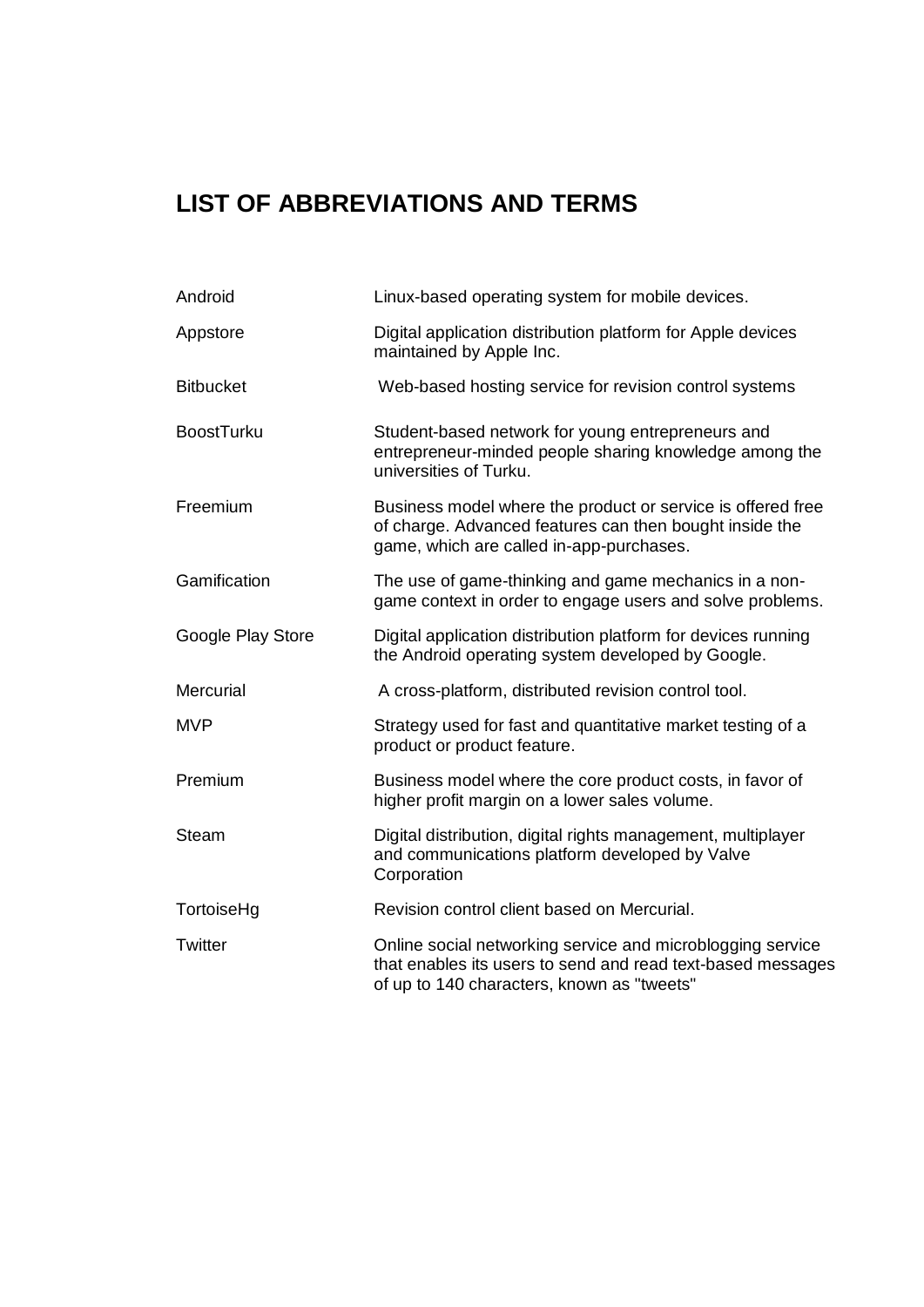## <span id="page-7-0"></span>**1 INTRODUCTION**

Building and publishing a game might sound like a easy task but after the initial enthusiasm, it becomes a daunting journey of iterations and self-doubt. In the game development industry, small game companies have a chance to be viable by distributing their games in the new digital distribution platforms, such as Appstore, Play Store and Steam. It is common for a game company to produce several games that fail in giving their return of investment. However, big hits can stand out and cover the costs of the failed games.

Games are entertainment and they should thrive to create fun and engagement. The game made in this thesis twists that fact, by bringing in an educational aspect that will benefit the player in real life situations while maintaining the entertainment factor as high as possible. The game 'Math Jump' is an educational multiplication game for young children. It is free to play and it is developed to utilize the new novel features found in modern smart phones and tablet-devices.

The outcome from this thesis was not clear in the beginning of the project. This is why iterative design principles were used in creating the game with a set of ideals. [1] Game development utilizes a multitude of skills varying from 3D, animation, design, graphics, sound, storytelling, coding to producing. Every aspect was applied to the game.

This thesis is split into four thematic parts. First part is the background for the reasons leading to the development of this game. Secondly, a brief game design theory is presented to lay the ground for the development of the game in the third part. Lastly, the game is published on the Appstore and the Google Play Store.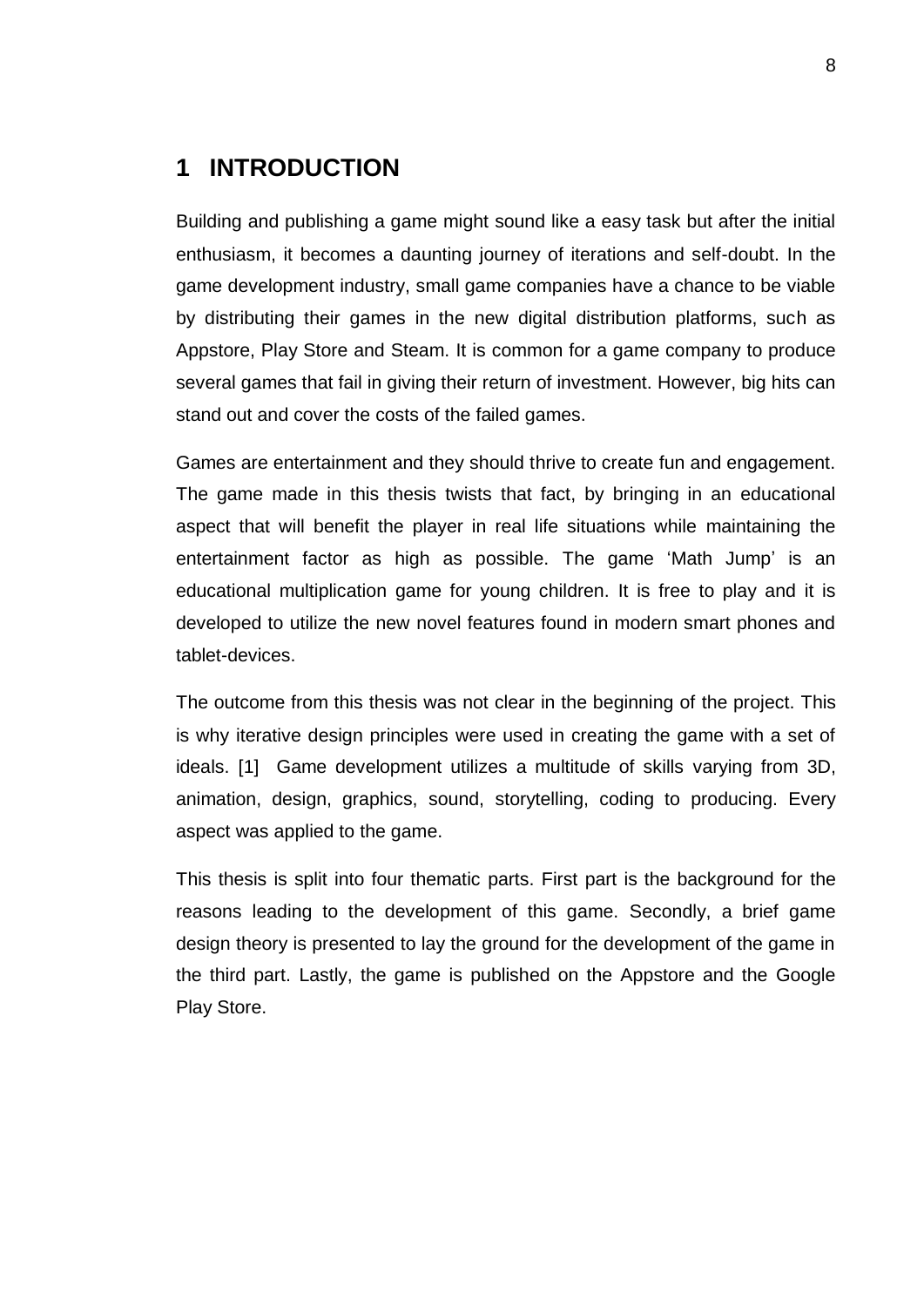### <span id="page-8-0"></span>**2 BACKGROUND INFORMATION**

Using games to nurture education and useful skills has been a rising topic in the games industry. In the author's case, it was the summer of 2011 when words turned to actions as a startup-company now known as NordicEdu attended the Summer of Startups entrepreneurship-incubator program by BoostTurku Entrepreneurship Society. The result of this thesis was the second published product for NordicEdu.

Skills learned by playing games have little use in the working life apart from socalled soft skills, which are hard to quantify. Soft skills include traits such as teamwork, leadership, communication and negotiation. [2] Math Jump attempts to bridge this gap and analyze the results.

#### <span id="page-8-1"></span>2.1 Minimum Viable Product

NordicEdu is benchmarking the interest for educational mobile games with the Minimum Viable Product (MVP) approach. We are trying to maximize the information learned about the customer with as little money as possible.

> "An MVP is not a minimal product; it is a strategy and process directed toward making and selling a product to customers. It is an iterative process of idea generation, prototyping, presentation, data collection, analysis and learning. The process is iterated until a desirable product-market fit is obtained, or until the product is deemed to be non-viable." [3]

- Eric Ries, author of "Lean Startup" ideology

Math Jump was released via digital distribution platforms when the game core mechanics worked, it had crude but consistent graphics and basic sound effects. Once released, NordicEdu is in the process of tracking download numbers and promoting it virally through Twitter, Facebook and possibly through e-learning mailing lists. If the game receives a fair amount of downloads (over 100 a day) NordicEdu will continue updating the game and applying monetization. Monetization is the process of creating revenue from a product in different ways. [4]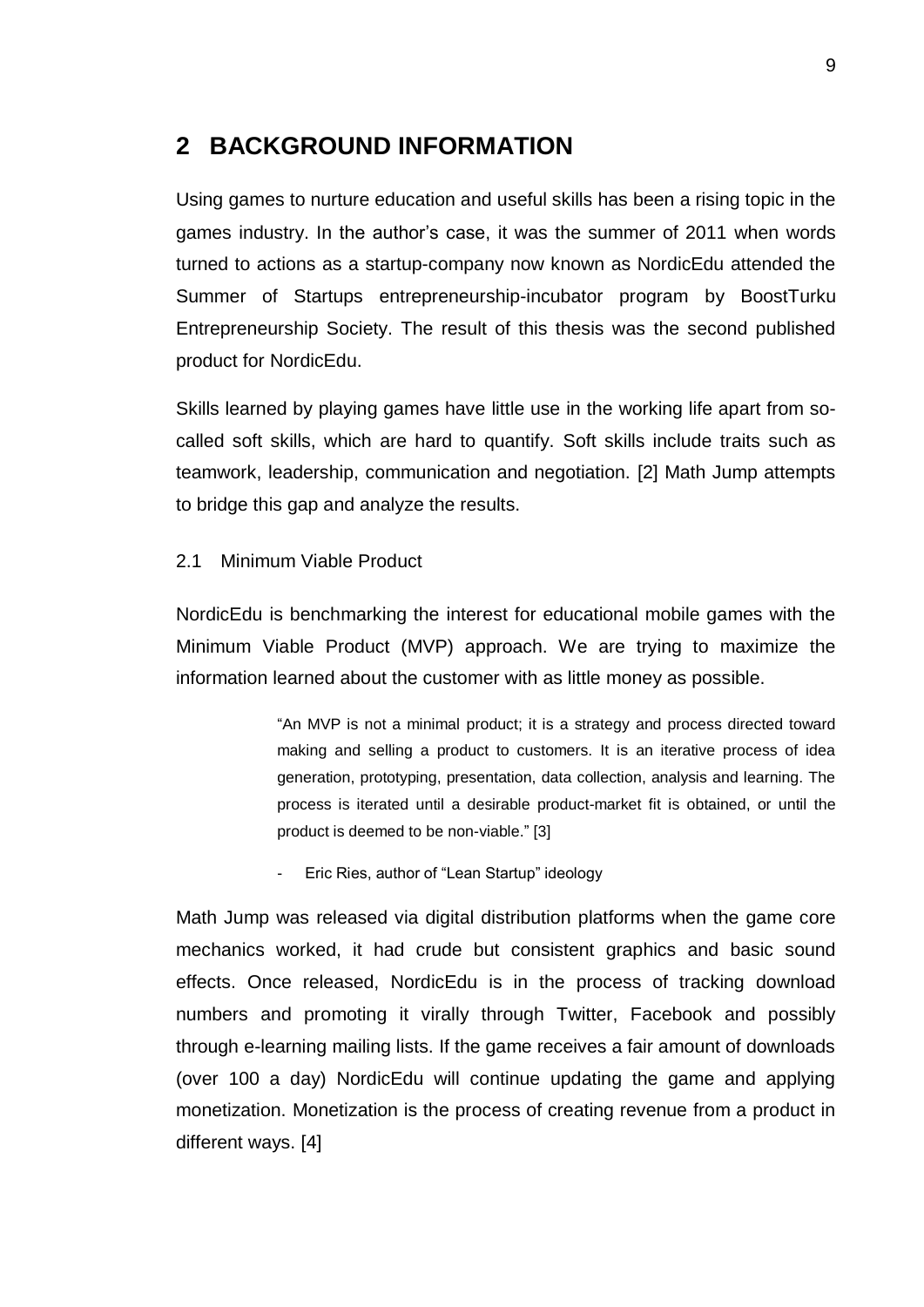#### <span id="page-9-0"></span>2.2 Gamification

The idea of using game mechanics, such as goals, fantasy and challenges to drive engagement in non-game applications has come be known as "gamification". [5] Gamification is very new and gathers interest from different fields such as marketing and enterprise, where sales personnel could be engaged in a light-hearted competition for the highest sales or executives could be motivated to hold more remote meetings via Skype to avoid unnecessary flying or driving.



Picture 1 Gamification in Google Trends at the time of 5.2.2013

The word 'gamification' is not found in the English dictionaries yet. [6] But it is believed that soon it will be. A good comparison is the English verb 'google', which was added to the Oxford English Dictionary on June 15, 2006. [7]

By 2015, more than 50 percent of organizations that manage innovation processes will gamify those processes, according to Gartner, Inc. [8] Gamification has also made its way to the Gartner hype cycle, which is a graphic representation of the maturity, adoption and social application of specific technologies.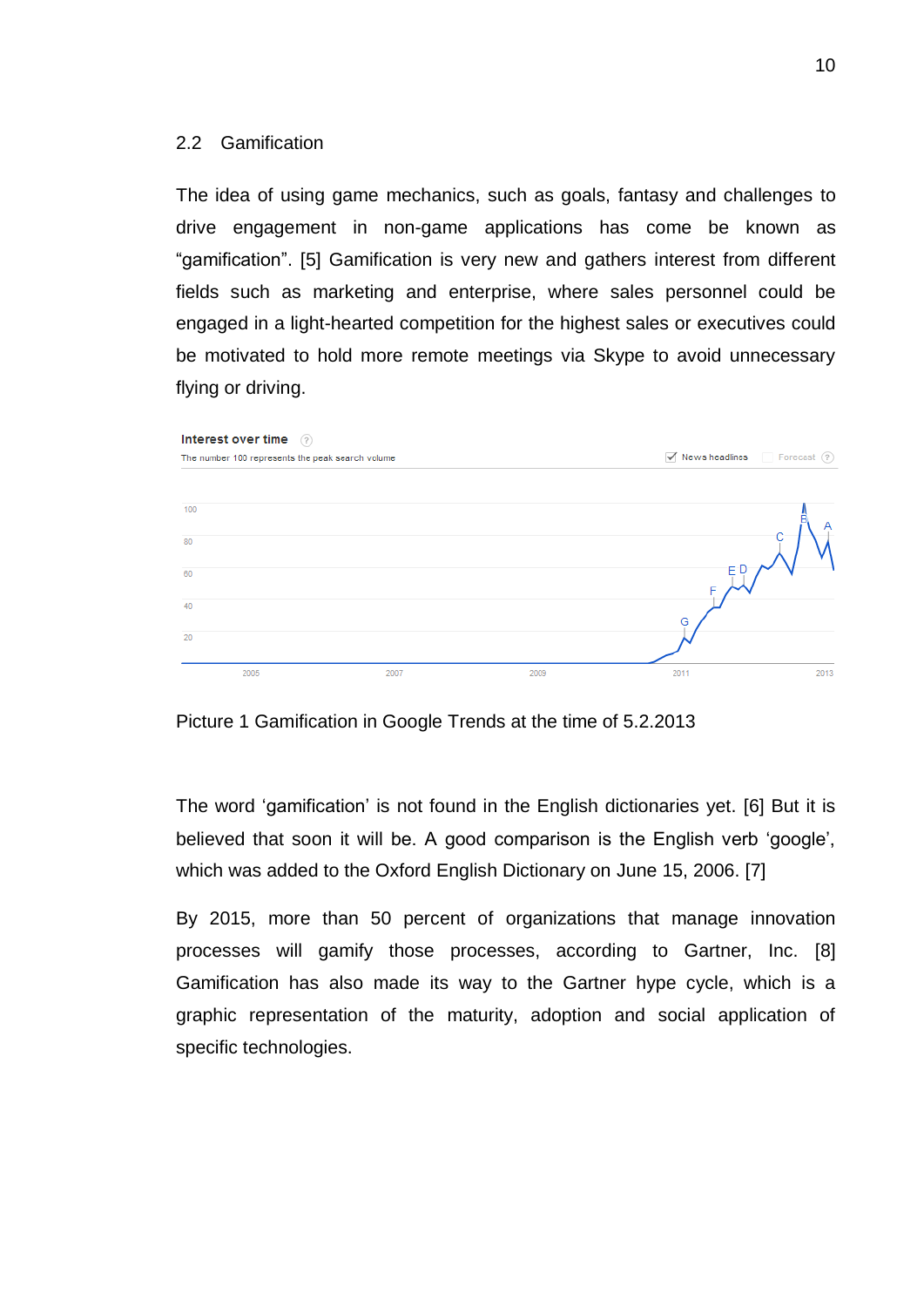

Picture 2 Hype Cycle for Emerging Technologies, 2012 [9]

Gamification can be seen nearing the peak of inflated expectations and is estimated to have mainstream adoption in 5 to 10 years. Considering how the concept has been popularized from 2010, we can say it is developing at the estimated pace.

#### <span id="page-10-0"></span>2.3 Hard and Soft gamification

To better communicate what gamification means, it is useful to separate it to two categories: soft and hard gamification. [10] Soft gamification lends game mechanics from games to drive engagement in websites, social media and physical exercises. Badges, coins, achievements, avatars and progress bars have found their way to many websites.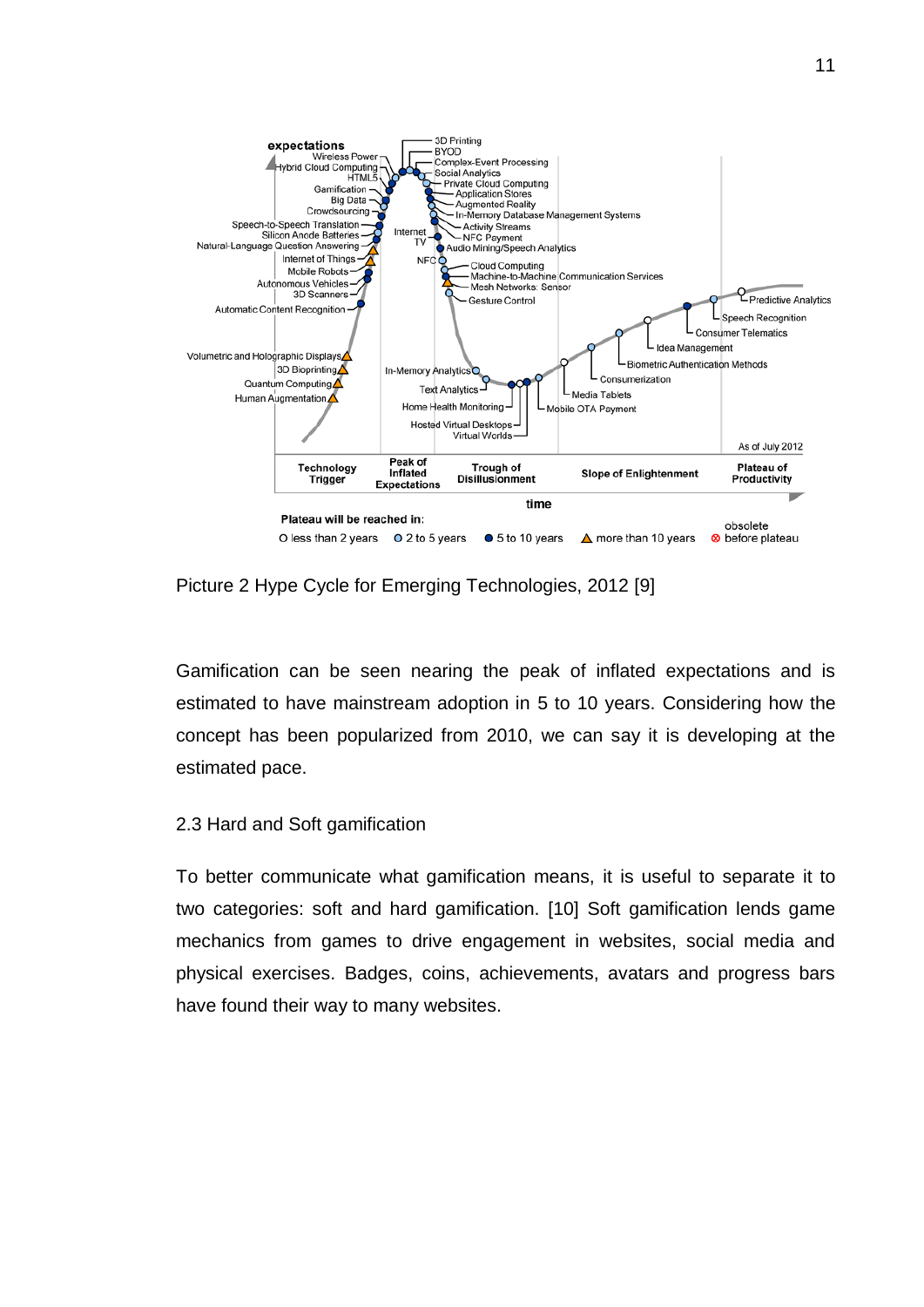| Game<br><b>Mechanics</b> | <b>Human Desires</b> |               |             |                    |             |          |
|--------------------------|----------------------|---------------|-------------|--------------------|-------------|----------|
|                          | Reward               | <b>Status</b> | Achievement | Self<br>Expression | Competition | Altruism |
| <b>Points</b>            |                      |               |             |                    |             |          |
| Levels                   |                      |               |             |                    |             |          |
| <b>Challenges</b>        |                      |               |             |                    |             |          |
| <b>Virtual Goods</b>     |                      |               |             |                    |             |          |
| <b>Leaderboards</b>      |                      |               |             |                    |             |          |
| Gifting &<br>Charity     |                      |               |             |                    |             |          |

Figure 1 Human desires and game mechanics. [11]

Figure 1 illustrates the interaction of basic human desires and game play. The green dots signify the primary desire a particular game mechanic fulfills, and the blue dots show the other areas that if affects. This is prominent in soft gamification.

Hard gamification is creating an actual game around an idea that is a non-game to begin with. Like in the game made in this thesis, the player will learn math, but that is not the main goal of the game from the player's perspective. Some games might do education gamification so well the player will not even notice that he/she is learning important skills. For example, racing games are bound to teach one how to drive a car if they play at lot of realistic rally games.

#### <span id="page-11-0"></span>2.4 Opportunity

Digital distribution platforms for mobile devices will see high growth in the next few years as worldwide smart phone sales continue to soar higher. [12] South Korea is a prime example of this. The government has decided make all the text books in primary school all digital by the year 2015. [13]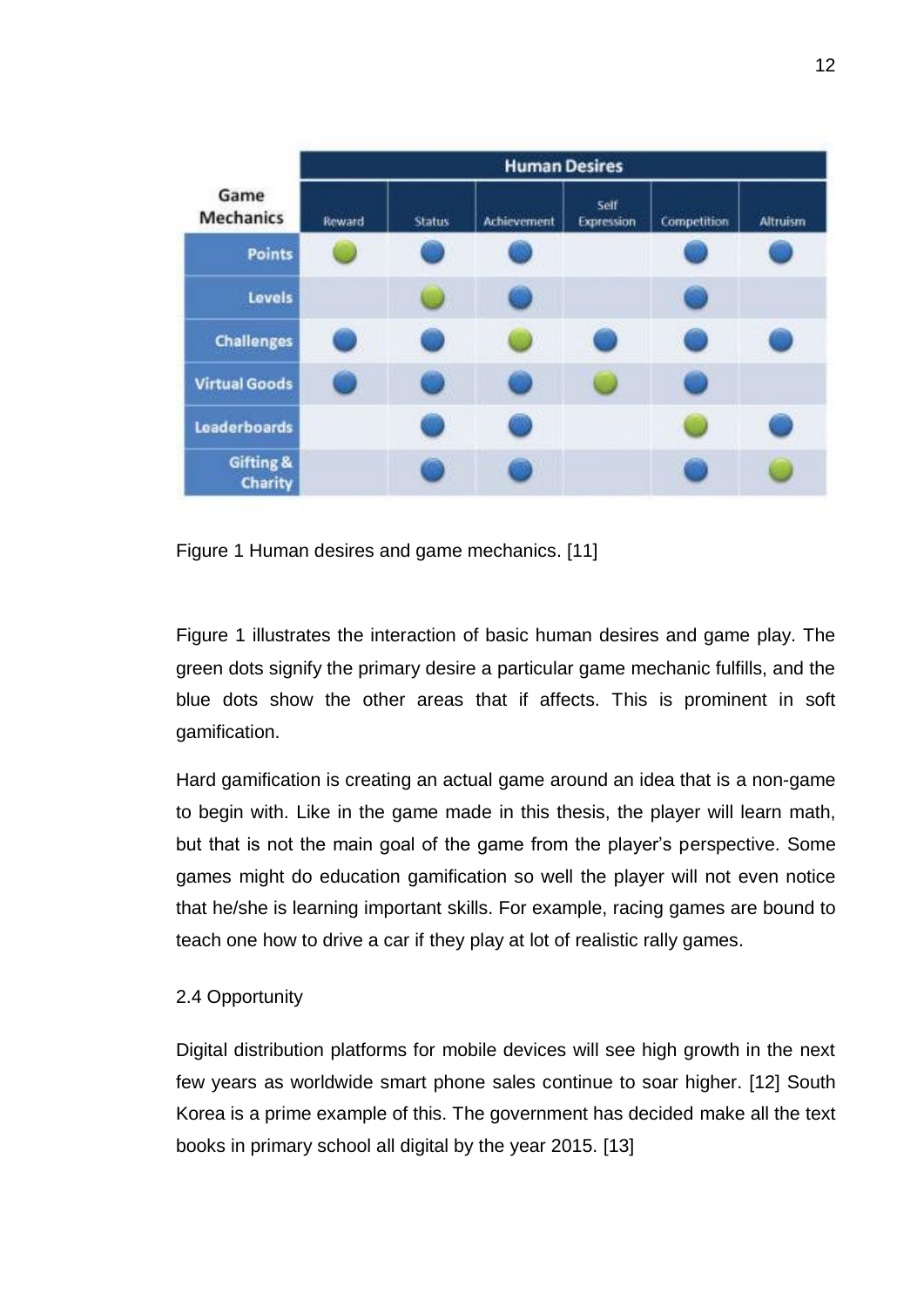The US market for mobile learning products is estimated to be double in 2015 compared to the year 2010. [14] The US Game-based Learning market reached \$231.6 million in 2010. The growth rate is 12.3% and revenues will reach \$413.2 million by 2015. [15] For comparison, the whole of US video game industry is valued at \$76.1 billion in 2013. A Finnish game company needs to be international to tap these markets and to be profitable.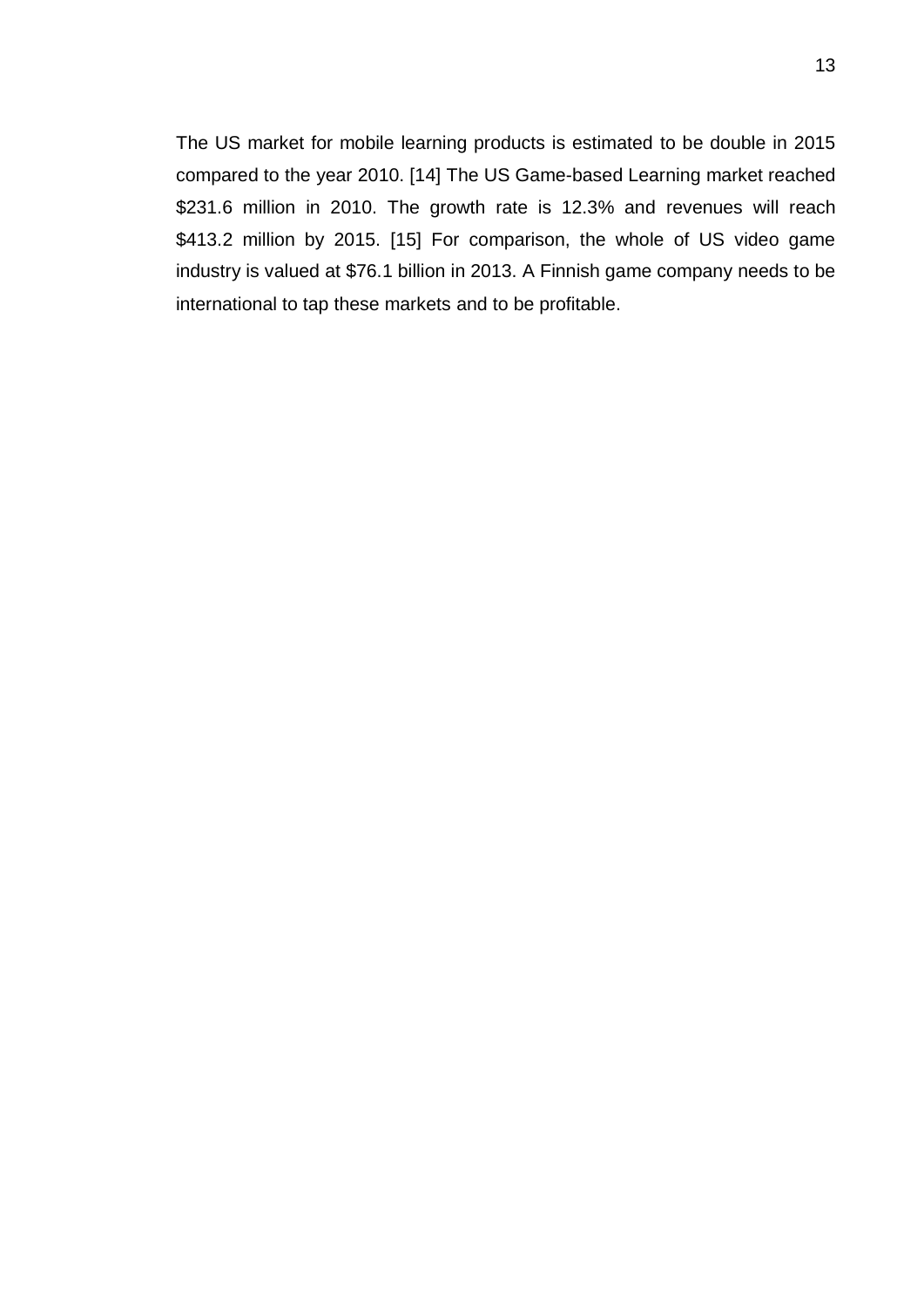## <span id="page-13-0"></span>**3 A BRIEF INTRODUCTION TO GAME THEORY**

"A game is a series of interesting choices"

- Sid Meier, Firaxis Games

"A game is a type of play activity, conducted in the context of a pretended reality in which the participant(s) try to achieve at least one arbitrary, nontrivial goal by acting in accordance with rules." [16] This definition by Ernest W. Adams is not all-inclusive and it may even prove to be impossible to have such a definition, at least for a continued time. But it is a good definition for practical purposes nonetheless.

The theory of games is constantly argued. The debate is the strongest when discussing video games in particular. This field of entertainment, which is rapidly pioneering new ways of entertaining people, often lacks a clear common language when discussing video games in a professional context. Game industry professionals struggle to debate and communicate ideas, even more so with clients, publishers and marketers from different fields. This is partly because game design is a relatively new field of science and it has not been on the focus of much research.

A highly respected game designer, Jesse Schell argues that the gaming industry's lack of standardized vocabulary is not such a big deal, even if it slows down the designing process, but on other hand it makes designers do a better job because they have to communicate and think a little further. [17] The multidisciplinary skills needed for making games require new words and new meanings for them. This is also why non-english speaking countries borrow a lot of the game design vocabulary from the English language. It is also still worth noting, that in the eyes of people from different fields, games have to constantly justify their existence on par with art, movies and music.

<span id="page-13-1"></span>3.1 Play

Work consists of whatever a body is obliged to do. Play consists of whatever a body is not obliged to do.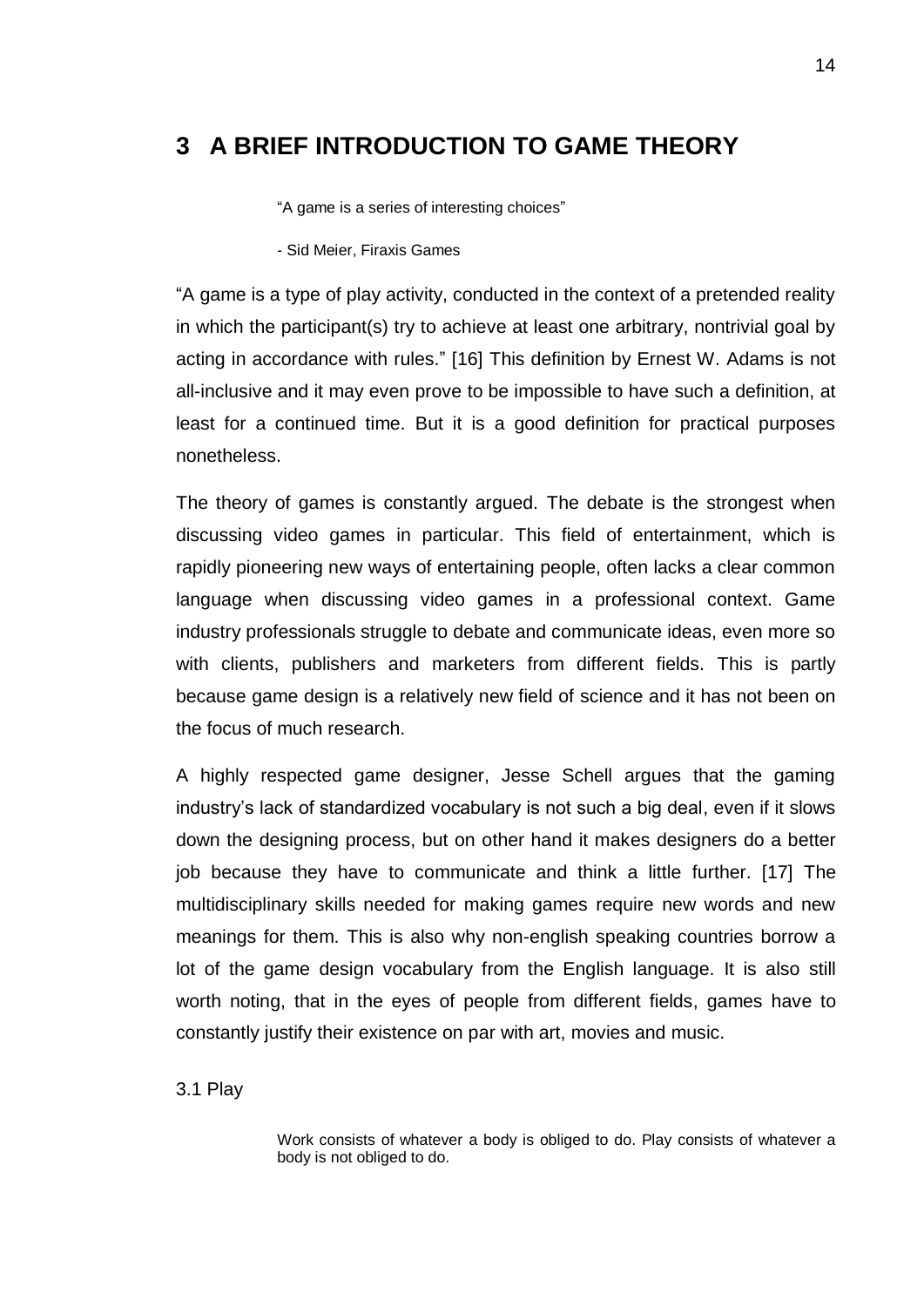#### - The Adventures of Tom Sawyer by Mark Twain[18]

Children are great at playing. It is how they learn to avoid dangers and live in our community. The best approach to surviving different situations is to imagine them beforehand and play them out with or without our friends and using toys as representations of objects. We grownups just have a different name for it: simulation. What sets simulation and play apart is that play is associated with fun and simulation with work. The ideal situation is that working is fun and this is what gamification is trying to achieve.

Another good disparity derives from the entertainment industry. Play is a participatory entertainment and for example, books or films are not. Every game is interactive meaning the outcome or the means to the end can be affected. Play enables different choices and experiences within the game rules. Creatively bending the rules in a game can be very exciting. For example; to enable risk-taking, this must be followed up with a reward if the player succeeds.

#### <span id="page-14-0"></span>3.2 Pretending

Players of a game agree to a certain level of pretension, this is often referred as the "magic circle". The magic circle sets the boundary between ideas and activities that area meaningful in the game from those that are meaningful in the real world. [19] There is a possibility of mixing the real world with video games, but this happens rather seldom and presents itself through game addicts as indirect behavioral harmful actions. The game made in this thesis includes real life skills in its magic circle and affects the player positively in the form of learning math more effectively. In Math Jump, the actual boundary of the magic circle should be always very obvious.

#### <span id="page-14-1"></span>3.3 Goal

Goal is the attribute in games that is the most controversial. Games like The Sims or Minecraft lack a clear goal. This is because the gameplay is mostly creation and it is up to the player's creativity and ambition to define the goals.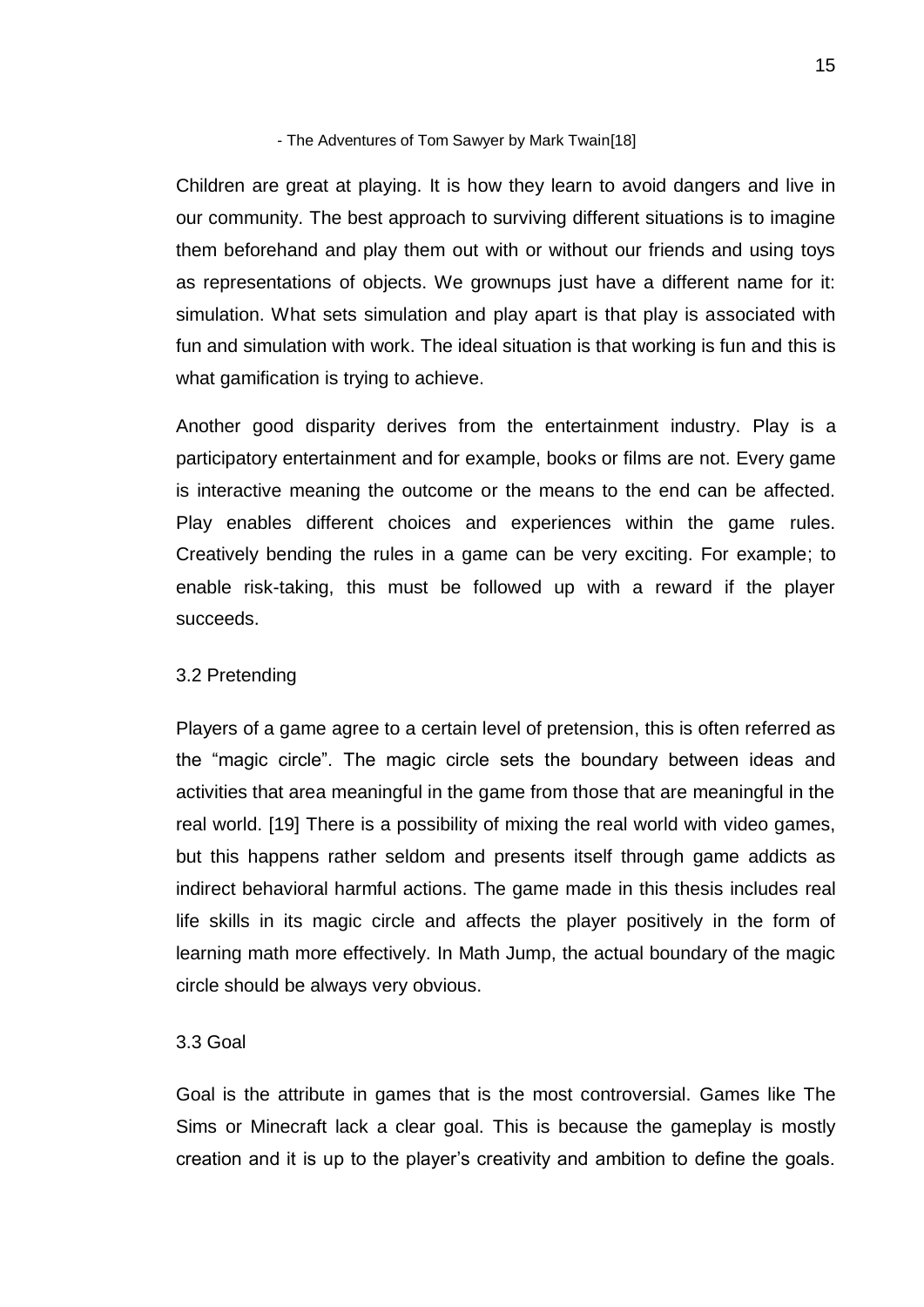The goal is often understood as a victory condition, but in the aforementioned games you might even want to consider killing your avatar as a goal. There is no clear point system to tell you what "you are supposed to do".

Old arcade games usually had an unattainable goal so that the arcade machines could gobble as much of the player's money as possible. The games were mostly based on getting the high score, an easily comparable number between players. Competition between your friends boosted the meaning of the goal even further.

Today many of the popular console games come up with new goals sometimes even to the point of exhaustion. The player is always reminded what to do next and the game assumes you have an attention span of a few seconds. To top it off, you are bombarded with achievements and additional prizes all the time. Clear goals are considered good game design, but there is a golden mean not taken in many cases.

#### <span id="page-15-0"></span>3.4 Rules

Rules are created in advance by a game designer and rarely change significantly during the game. Every player must accept the rules before starting the game and for example, often in children's play, there are a lot of unwritten rules. Good game design does not make the player read through a lot of instructions, but presents rules through gameplay without disturbing the learning curve much. In single player video games, the computer has the perfect judgment system and the player has only small ways to affect the rules, like setting a very generic difficulty setting. Once you introduce multiple players, additional rules can be agreed upon at any time.

Rules have a great effect on the amount of luck in a game. A game of perfect information such as chess has no probability or leeway in its rules, so it does not have an element of luck. The losing player might say that the opposing player was lucky but that is only between the players. Snakes and Ladders is a board game based entirely on luck but it still has very clear rules on how you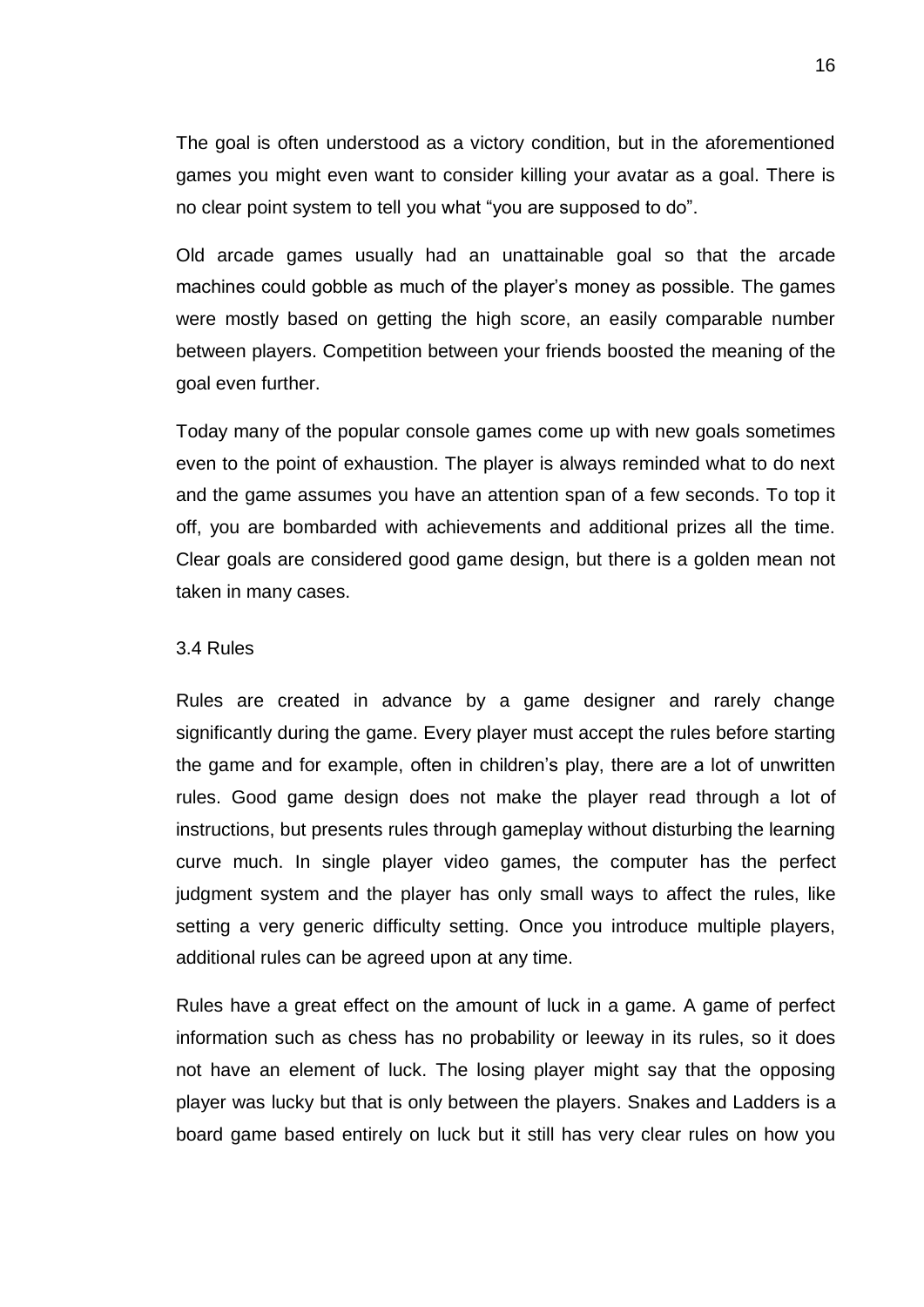can proceed with your game piece and what happens if you get eaten by a snake. [20]

#### <span id="page-16-0"></span>3.5 Meaningful play

Meaningful play in a game emerges from the relationship between player action and system outcome; it is the process by which a player takes action within the designed system of a game and the system responds to the action. The meaning of an action in a game resides in the relationship between the action and the outcome. [21]

In this thesis, a variety of methods were used to create meaningful play. These include rules, goals, pretending and play. The use of sound, aesthetics, game mechanics and dynamics, urge and instant feedback support these concepts further.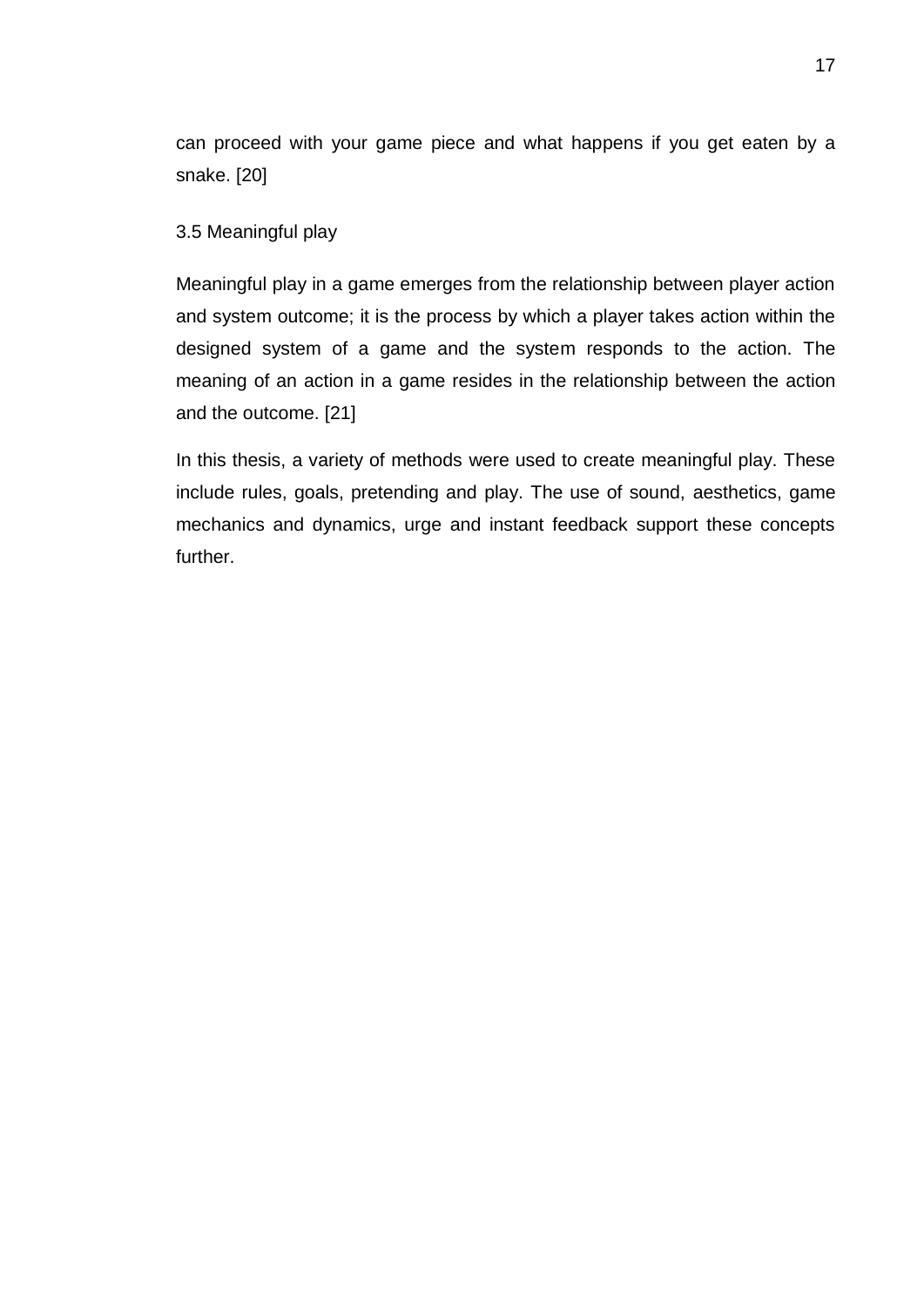## <span id="page-17-0"></span>**4 PREDEVELOPMENT AND TECHNOLOGY**

As an engineer, one is bound to have a game idea that presents a great coding challenge so one can bathe in hacker pride or lose interest in the whole project because "somehow" the game started to become too complex. The same applies to an artist, battling with the problem of focusing too much on aesthetics. But as a game designer one must create a harmony between all the components so that no one aspect is overwhelming. Vice versa, not one component can be removed without breaking the whole. Angry Birds is a grand example where every component of the game feels necessary and you cannot really define how the game could be any better.

Design is making sense (of things) [22] The best mobile games make sense of things as fast as possible. When starting to play a game, everything must be taught as efficiently as possible. Making the player read through extensive tutorials quickly alienates many gamers and the game is left unplayed. Try the famous "mom test" [23] that contributed PopCap to become a hugely successful company. They are great testers, because we are still living in a time where most moms do not play much mobile games. Every ingame icon should be as self-explanatory as possible and fit cultures and customs around the world.

#### <span id="page-17-1"></span>4.1 Player-Centric Approach

A game designer's main goal is to entertain the player, all other motivations are secondary. [24] As this project brings in a learning aspect to the game, entertainment value is bound to suffer. Mihaly Csikszentmihalyi's idea of a flow channel is apparent in the best of games. [25] Flow is experienced when perceived opportunities for action are in balance with the actor's(player's) perceived skills. Entertaining games always maintain a good flow by balancing challenge with the skill of the player.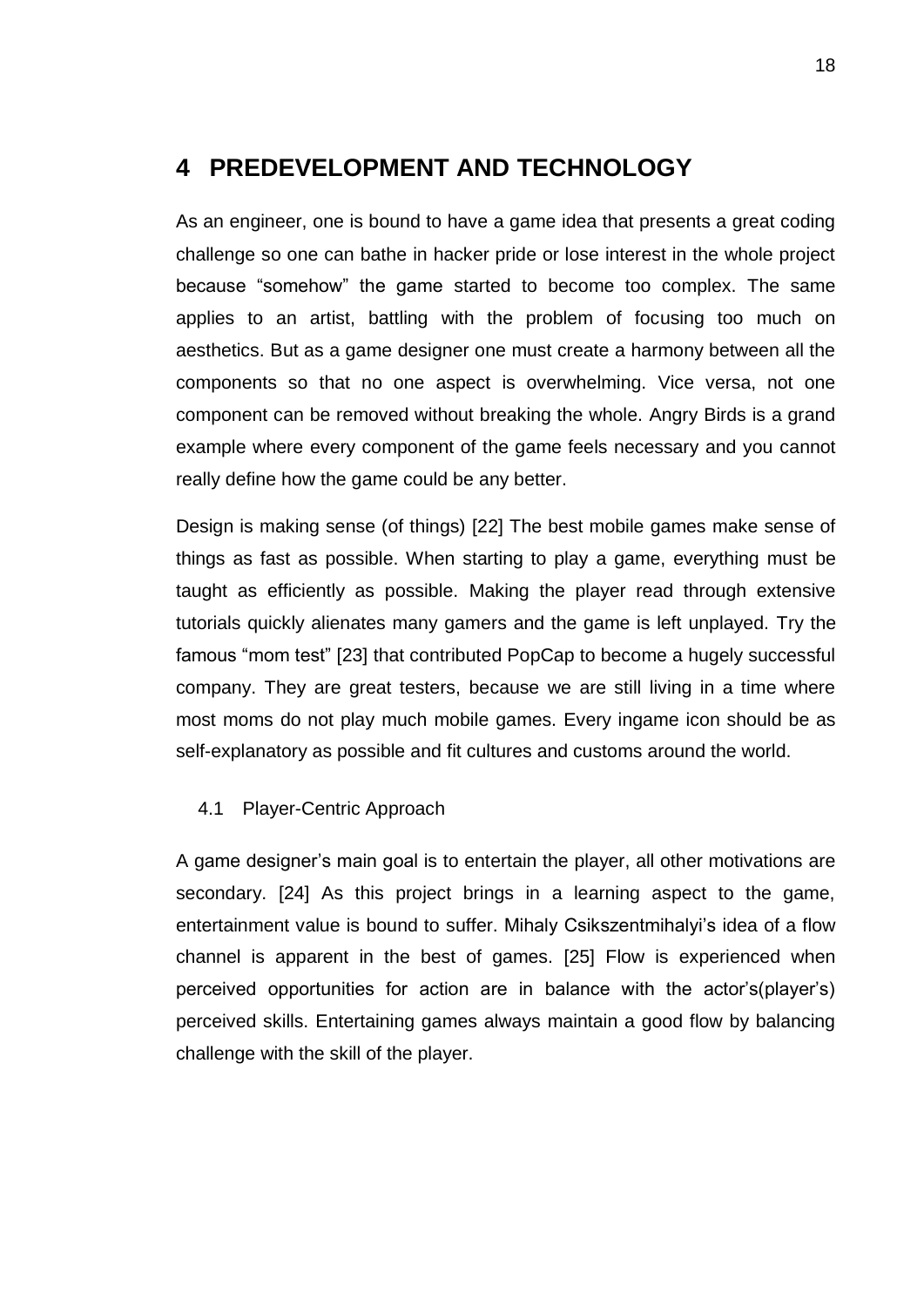

Figure 2 Theory of flow[26]

The learning aspect of the game will potentially create a lot of fluctuation between boredom and anxiety inside the flow channel of Mihaly's theory, so equalizing measures were taken during the development of the game.

Two game design rules are critical for a successful game: *You are not your player* and *The player is not your opponent.* The first one requires you to imagine what it is like to be your player, even if that person is someone very different from you. The latter one reminds you about the responsibility to entertain and that there are many ways to entertain a player. [27]

#### <span id="page-18-0"></span>4.2 Concept Design

"The secret to creativity is knowing how to hide your sources"

- Albert Einstein

Albert paints a bleak picture with his words, but there is truth to the statement. The consumers are mostly playing copies of copies of games and true innovations are far and few. That is why creativity is an active, not a passive, process. A designer should make a habit of scribbling down ideas or pictures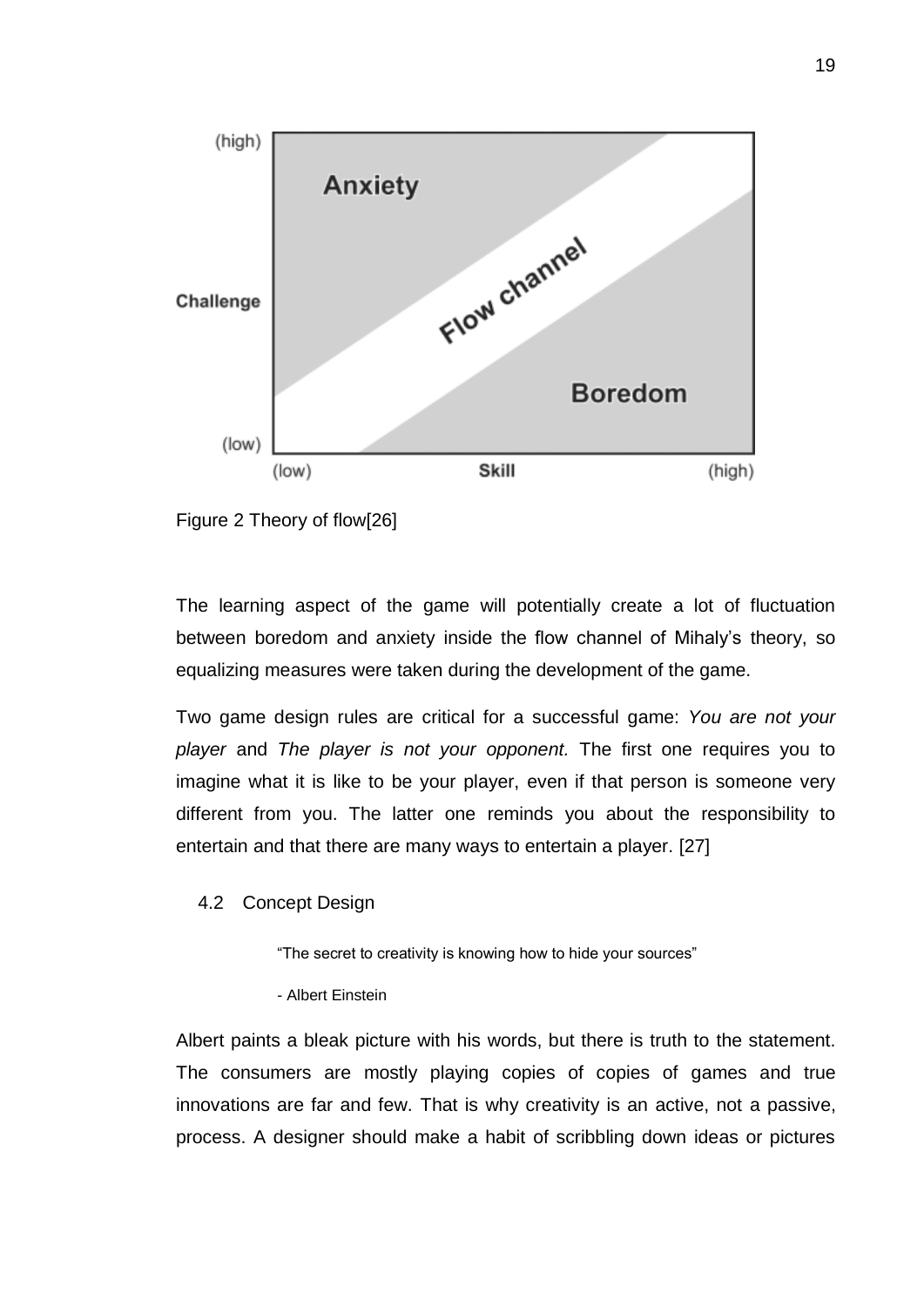whenever inspiration strikes. Inspiration can strike whenever; it can be a feeling or a deliberate action to promote it.

A good practice is also to force oneself to write down 20 game ideas in 5 minutes. Creativity often requires entering discomfort-zone and letting the mind flow. The inspiration for the game in this thesis came from the effortless control scheme of using tilt sensors and accelerometers found in almost every new mobile phone.

#### <span id="page-19-0"></span>4.3 Idea

To take the idea further, it is best to start with describing what the player is doing. The theme and the settings can be thought of a bit later. Concept art, a pitch and iterating should start as soon as possible. What came to be Math Jump was pitched with this initial description.

> "You control an object, a robot or something that is bouncing on a surface. You can control the object horizontally by tilting the phone. Every subsequent bounce will make the ball bounce higher until it is about to reach the top of the screen. The ball displays a number and on top of the screen there are two goals. Each goal displays a different number. On the bottom of the screen is a fourth number which is the sum you have to make out by multiplying the number in the player ball with the correct number in the goal. This check happens when the ball on its final bounce, travels through a goal and lands on another platform higher than the previous. And the whole thing starts again."

The usual feedback was: "I don't see the fun in that" or "That has been done already and there is nothing unique about it." Getting feedback is invaluable, be it negative or positive. One cannot really know what the outcome of a new game will be, but it starts somewhere and creating a constant feedback loop will speed up development.

#### <span id="page-19-1"></span>4.4 Essential Experience

As a game designer trying to design an experience, the goal is to figure out the essential elements that really define the experience, and find ways to make them part of the game design. [28]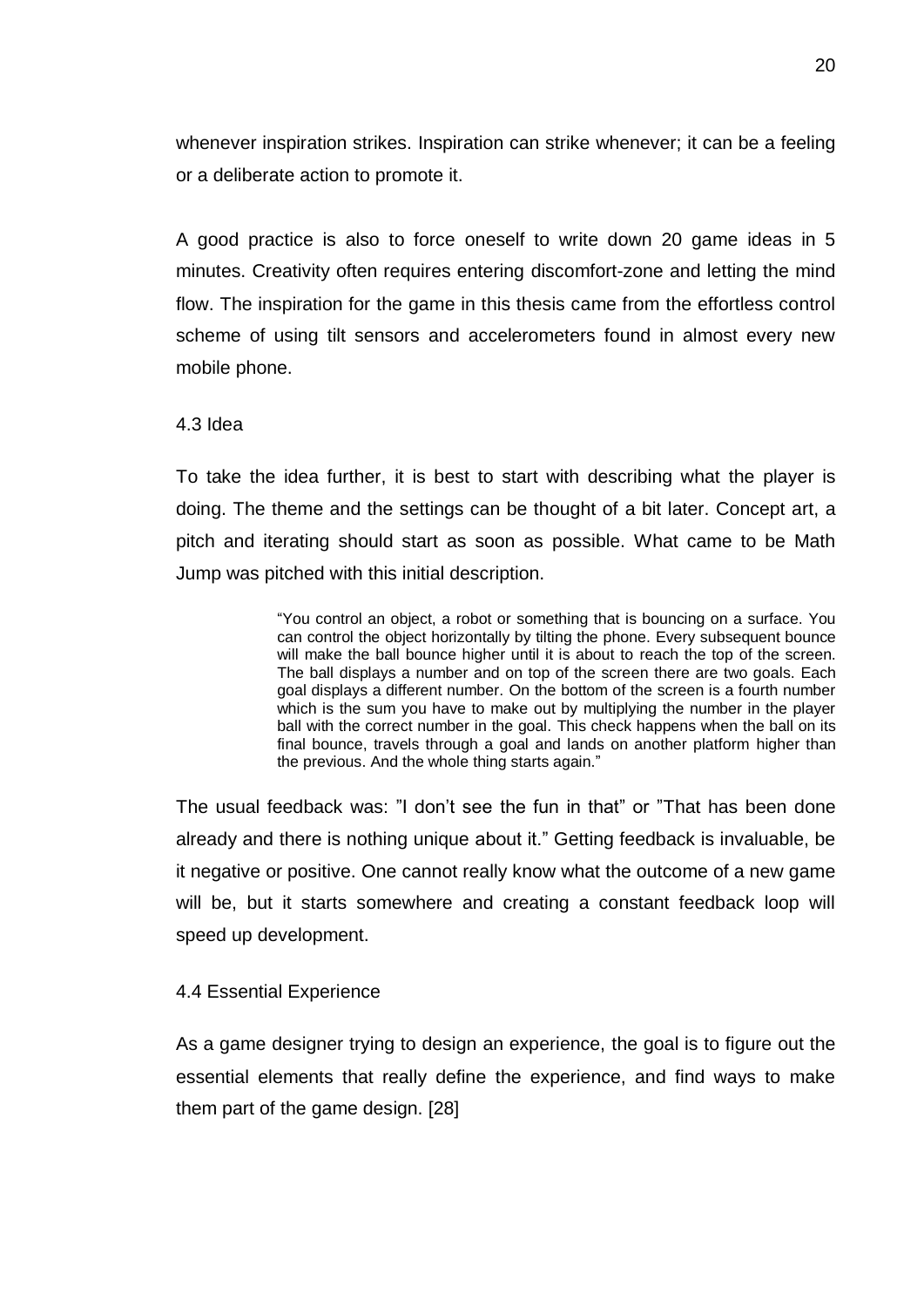What Math Jump set out to convey through its gameplay is a sense of continuous accomplishment, urge and purpose. The sense of purpose is built by making right answers feel as good as possible and they give the urge to perform better through accelerating gameplay mechanics. The scoring system supports urge and right answers, making the player enter a state of flow more easily.

#### <span id="page-20-0"></span>4.5 Focus Audience

Math Jump was developed for a certain target audience, with business in mind. It was important to understand the profile of both the downloader and the user of the game. Thus, two audiences were defined, to the best of NordicEdu's knowledge

#### 4.5.1 The Downloader

The typical downloader is a 20-40-year old mother or a father who is interested in technology and games. He or she owns a smart phone and plays games with it and sees several benefits of entertainment software. Sixty-eight percent of parents believe that gameplay provides mental stimulation or education. [29]

#### 4.5.2 The Player

The typical player is a 7- to 11-year-old kid, who likes to play games. Kids in the UK and US start learning multiplication in this age. [30][31] The kid might have his/her own smart phone and about third of the kids in that age group had a mobile phone in 2009. [32] The player is more probably a boy and likes competition between his peers. The player uses his dad's or mother's smart phone for gaming if he doesn't have his/her own and he/she still likes cartoons and funny characters in them and is prone to have a strong emotional connection to a fictitious character.

#### <span id="page-20-1"></span>4.6 Established fundamentals

For the purposes of the game made in this thesis, a basic look at game theory was established and using that, a game idea was developed. The next step was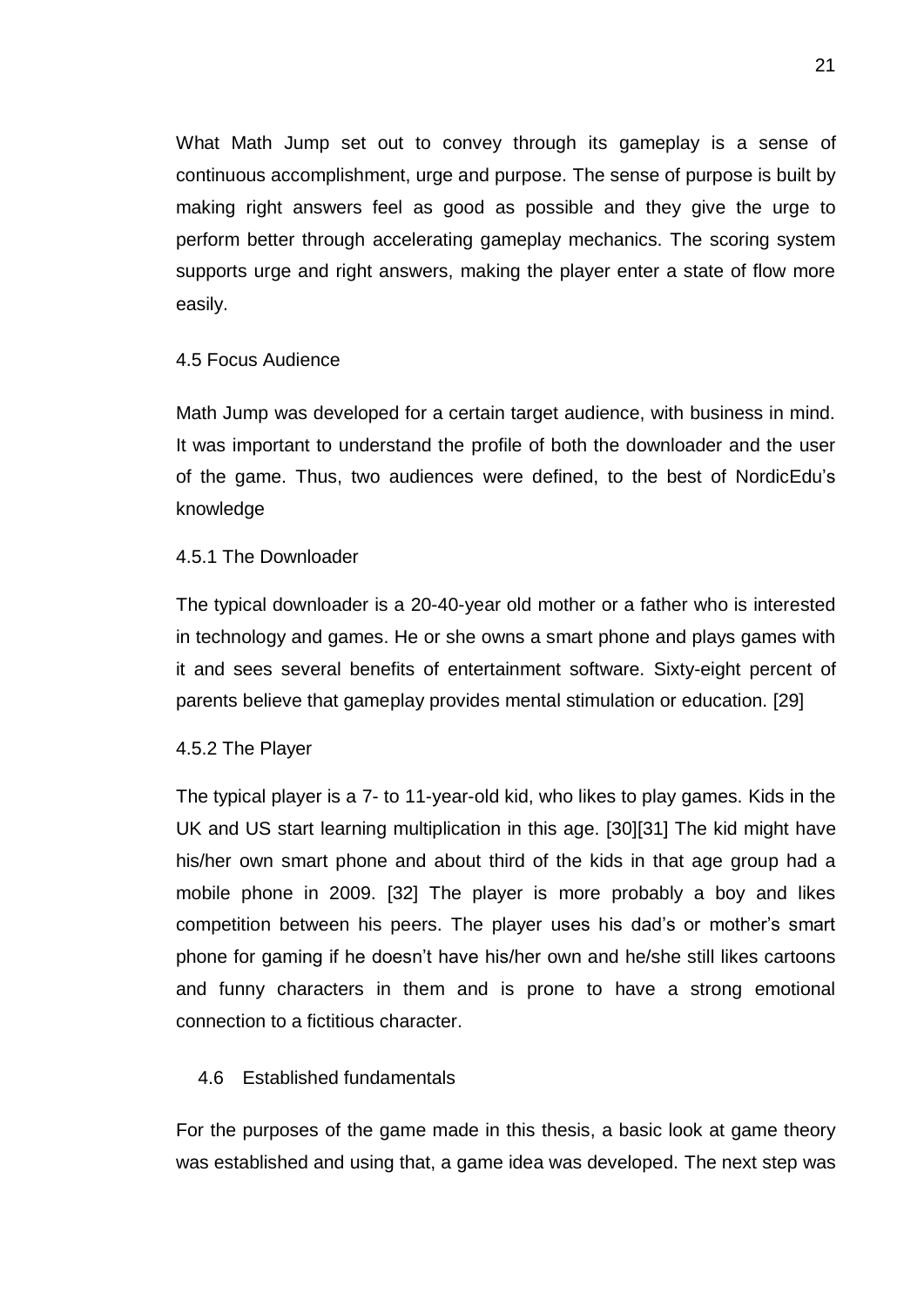to evaluate the technology and iterate to find the fun and purpose in the game idea.

#### <span id="page-21-0"></span>4.7 Unity3D

Unity3D is a game development tool for Microsoft Windows and Mac OS X and the games developed with it run on Windows, Mac, Xbox 360, Playstation 3, Wii, iPad, iPhone, Flash and Android-devices. It is a visual editor that supports C#, Javascript, Boo script, popular 3D-file formats and common audio file formats. [33]

To develop for mobile, a license that enables building the games on to Android devices was bought. The rapid prototyping tools included helped quickly observe and debug gameplay.

#### <span id="page-21-1"></span>4.8 Test Device

A Samsung Galaxy S GT-i9000 [34] was used as the test bed smart phone for this game project. The main features of the phone are as listed:

- Super AMOLED 4.0" Display with 480 x 800 Resolution
- Samsung S5PC111 (Hummingbird)—SGX540 + Cortex-A8 CPU
- Android 2.3.3 Operating System
- Tilt sensor and accelerometer

The feature that restricts the game design most is the aspect ratio of the display and the ones that enrich it the most are the tilt sensor and accelerometer. Humans are used to receiving information with their eyes in a kind of a "landscape aspect ratio". The display forces the game to make the best use of the portrait and landscape aspect ratios. Math Jump uses a portrait orientation, because most of the game objects only move or appear to move vertically.

Tilt sensor and accelerometer enjoy a certain level of novelty, because they are a new hardware feature in smart phones and many of the games out there do not make much use of them yet.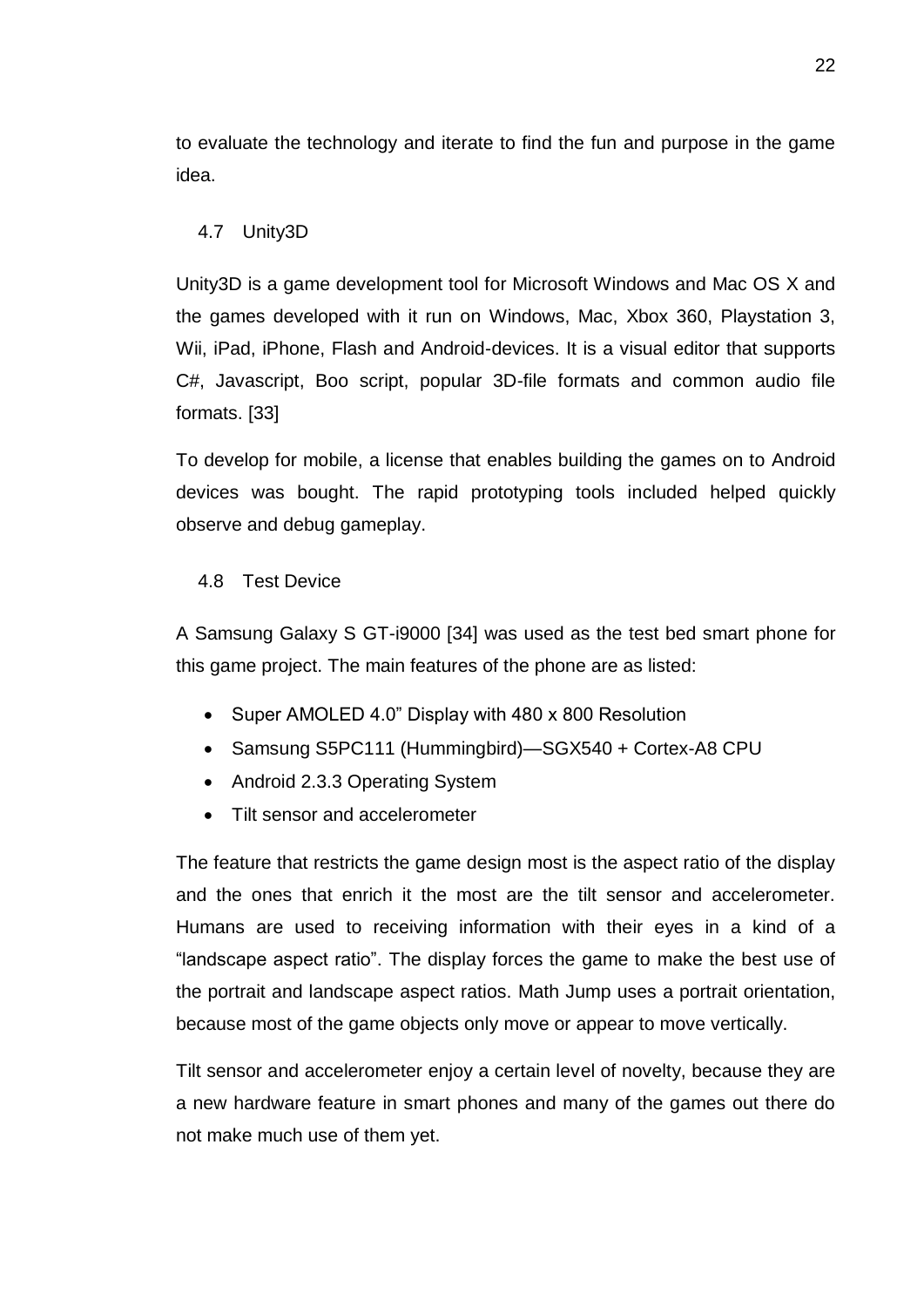#### 4.9 Version Control

Mercurial and TortoiseHg was used for version control for the game. Mercurial is a free, distributed source control management tool and TortoiseHg is a graphical interface tool extension for Mercurial. Unity3D supports external version control by providing a .meta –file for every asset of the game. The .meta –file, which is basically a text file, includes all the information that Unity3D needs to know about the asset without needing any existing project settings. Mercurial supports the most common version control functions such as revision control, file tracking, comprehensive merging tools and off-site repositories. The version control repository was hosted at Bitbucket.org.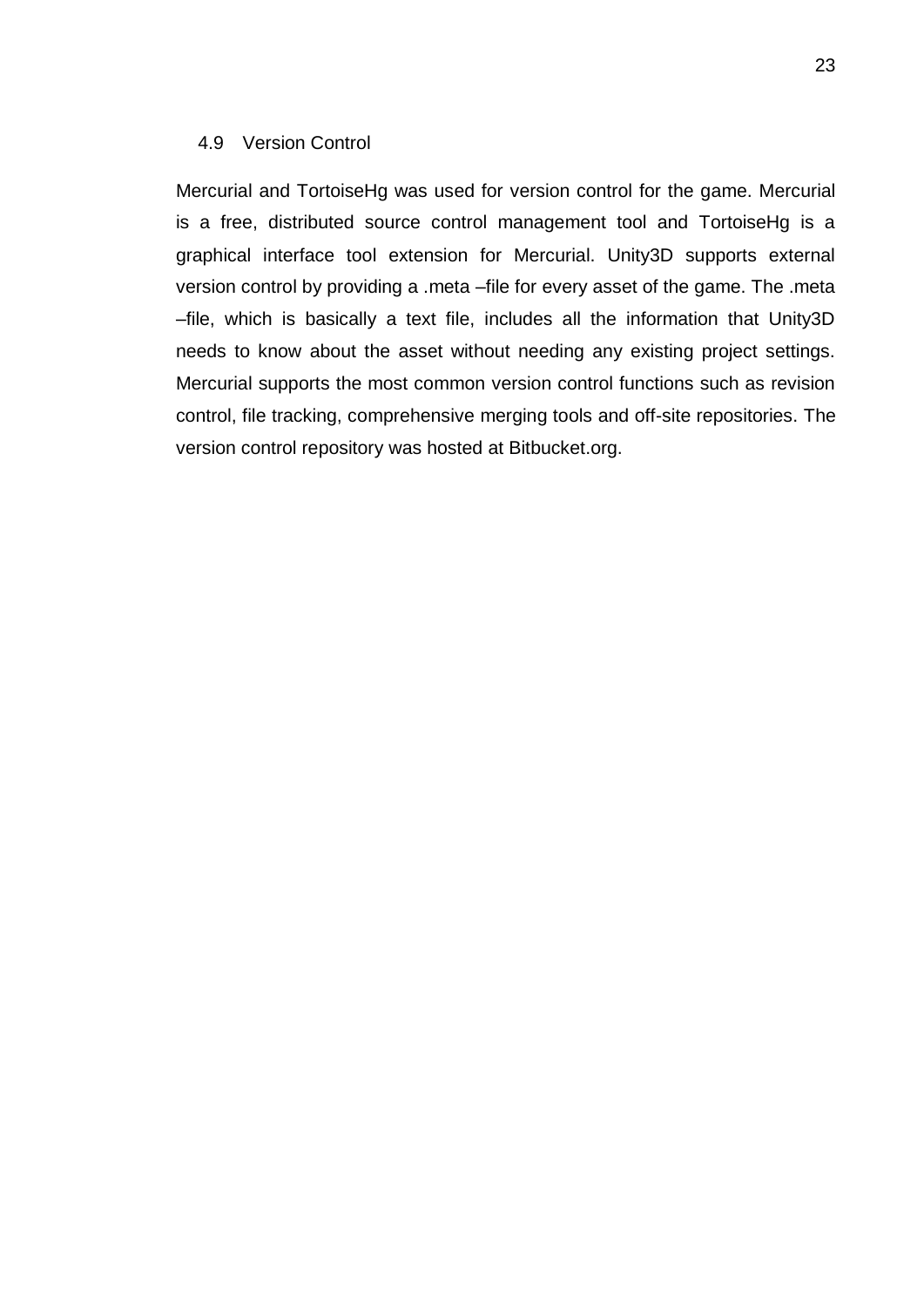## <span id="page-23-0"></span>**5 DEVELOPMENT**

A skilled game designer starts prototyping as soon as possible with whatever tools are fit for that. [35] Board games contain a lot of parts that can be useful in early prototyping. It can also help to cut representations of objects from paper and play with them. These primitive tools should be used to establish a state of playing a game as close to the actual desired gameplay. It is almost always faster to gain knowledge about the game mechanics this way than just starting to code the game from the start. This approach also applies to the aesthetics of the game in the form of concept art and mood boards.

Games that include physics as an important game mechanic are hard to simulate with primitive tools. Luckily, in the past years, game development tools have matured to the point where they might even include their own threedimensional physics engine. The game development tool chosen for the game project supports physics, real-time shadows, visual design and a multitude of devices and software.

#### <span id="page-23-1"></span>5.1 Game Core

A game core is an artificial system. A basic set of functionality that produces actions which the player starts to perceive as gameplay. The core rules of the game almost never change during the game. Math Jump has these core rules:

- The player is always in control of the avatar
- The avatar is controlled by tilting the phone
- There are always two different answers to the presented multiplication problem
- The multiplication problems and platform positions are always randomly generated
- The gravity is always the same
- You get points for answering correctly
- The game ends when you answer incorrectly a certain number of times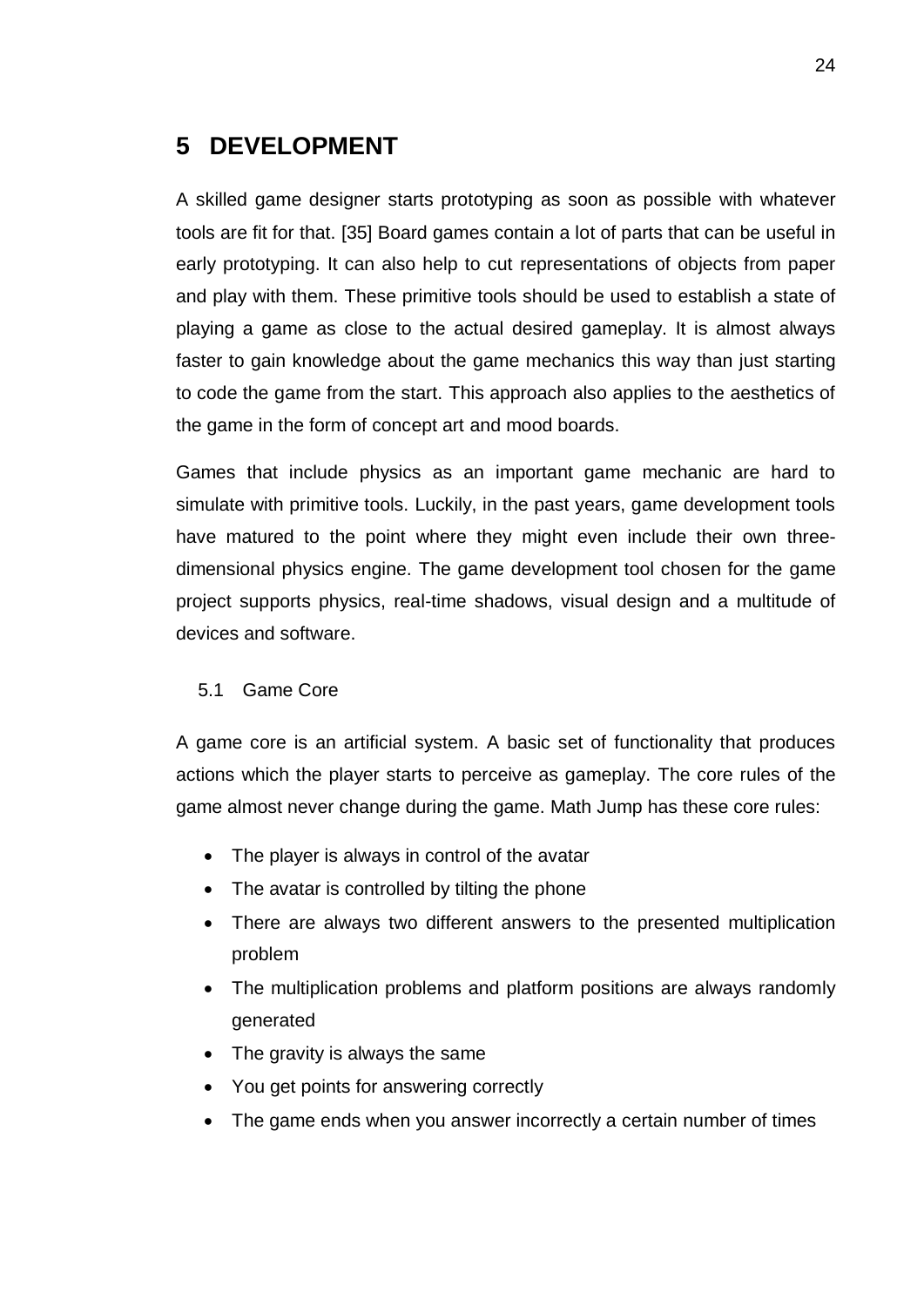#### <span id="page-24-0"></span>5.2 Implementation of the Game Core

Since the game core mechanics of Math Jump rely heavily on physics, it was wise to start iterating the game idea early in Unity. A set of objects was created to represent the player, goals, floor and numbers. Every object in the game inside Unity is referred as a GameObject, which is a container for Components. A GameObject always contains a component called Transform, which stores the position, rotation and scale of the GameObject. GameObjects can have many different components and users are free to create their own components.



Picture 3. A screen capture from the editor view in Unity.

The aforementioned set of game objects are presented in the picture above, along with the camera and a light illuminating the objects. Different Collider components play an important role in the physics engine of Unity. The black box is the avatar the player controls and it contains a Rigidbody and Sphere Collider components that enable it to be affected by gravity and collide with other similar GameObjects. The floor contains a Box Collider and also an Audio Source component indicated by a little speaker-icon. When the avatar collides with the floor it produces a sound.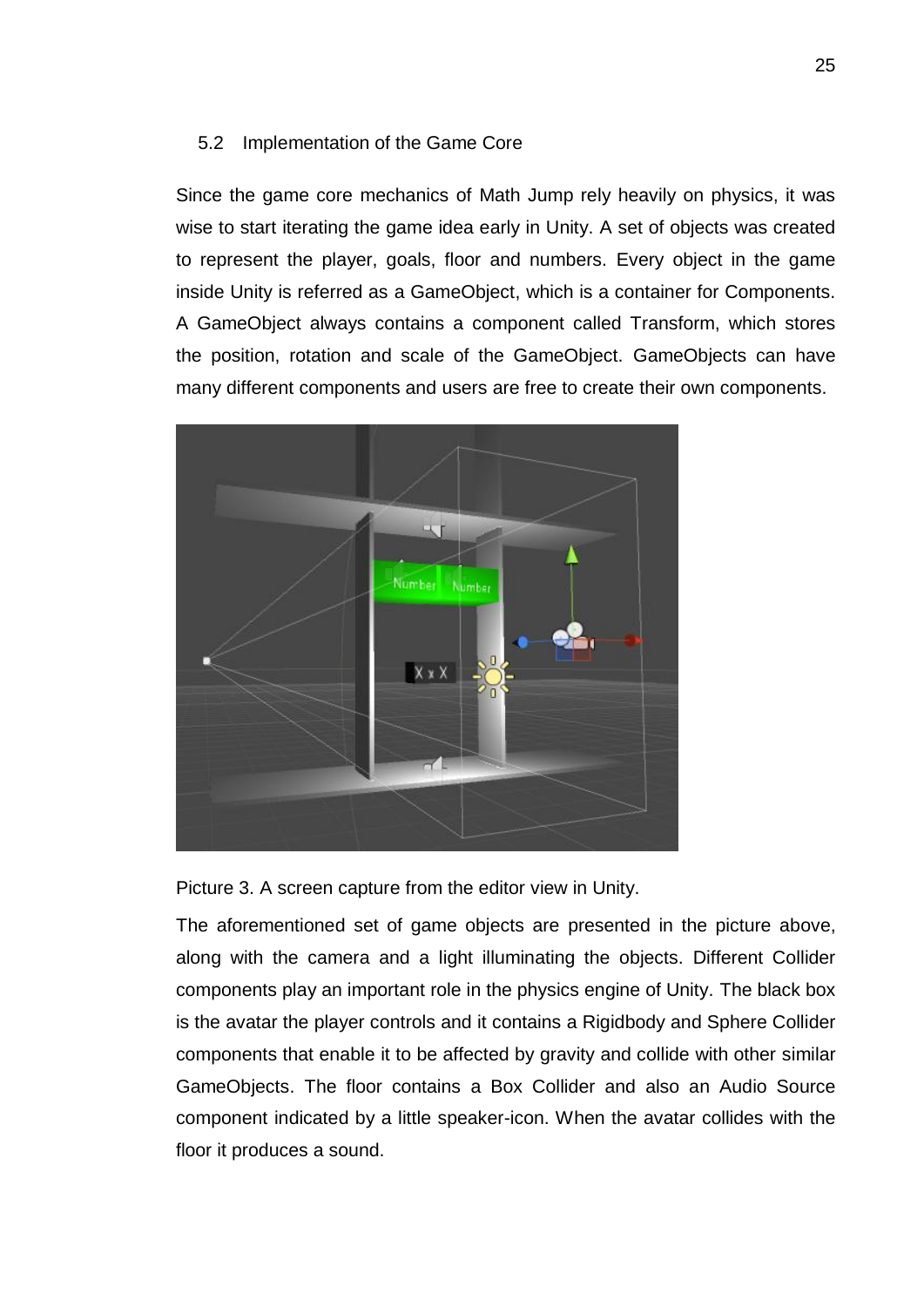Just under the top of the screen, two green boxes represent the goals with their numbers being generated when the actual game starts. The goals' Colliders serve as triggers for checking the result of the multiplication problem when the avatar passes through them and plays a sound depending if the multiplication problem is correct or false. The roof serves also as a trigger to generate a new multiplication problem once the avatar passes it, but after that it becomes solid so that the avatar keeps on bouncing and essentially the whole process is repeated.



Picture 4: Gameplay screen capture with the avatar in mid-air

The gameplay picture shows the view from the camera in the editor. The projection setting for the camera is orthographic. The same object will appear to be the same size regardless of its distance from the camera.

Because game design is an iterative process, parameters were made to be tweaked as easily as possible and they work together with procedurally generated content. This means that almost every attribute in the game is a dynamic value.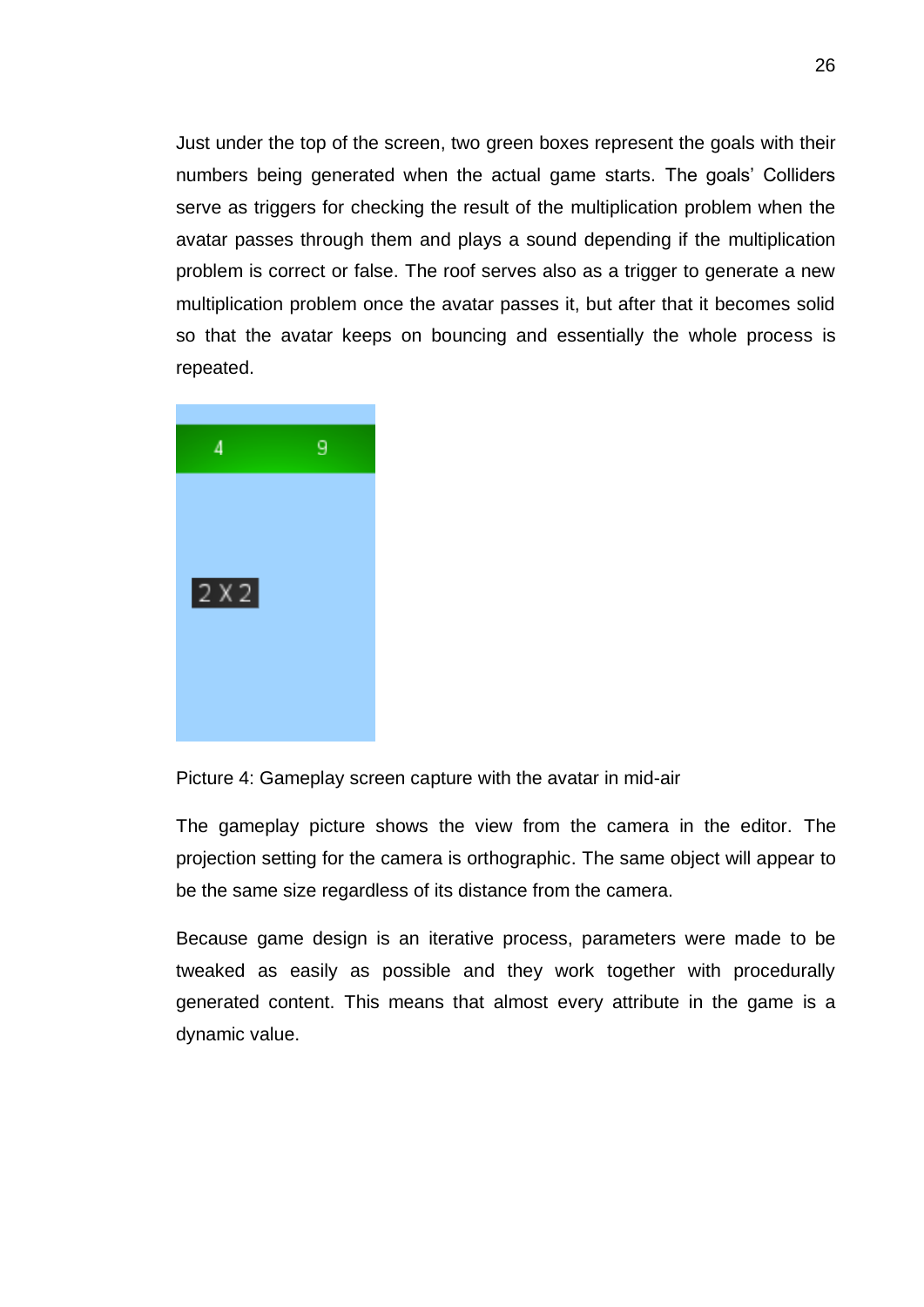#### <span id="page-26-0"></span>5.3 First Impressions

The first version of the game was tested with a few people different than the focus audience. People of different age usually understand controls similarly, but difficulty is a different matter. Absolute difficulty and perceived difficulty must be iterated with the focus audience for this game, especially because mathematics is an integral part of the game mechanics.

The best approach to having the game tested was to pick out people who had never heard of the game. The game was handed over to the testers without introductions because it is important not to tell everything about the game to the testers upfront. Helping too much affects the feedback you are going to get adversely. When starting the testing, the first few seconds are the most important, because you can see how the player intuitively interacts or tries to interact with the game.

The effortless, fluid use of the tilt sensor and accelerometer produced an enjoyable and responsive controlling experience. Controlling the avatar horizontally by twisting the wrist of your hand clockwise and counterclockwise felt natural, but many of the testers were trying to give the avatar more speed by tilting the smart phone away from to player. The testers also reported not being able to control the avatar in its assumed entirety. This created a feature request on the possibility to control the jumping height of the avatar. This led to the iteration process of 3 different control schemes.

#### <span id="page-26-1"></span>5.4 Controls

Controls are integral for a fluid gameplay experience. Any lag or unresponsiveness will alienate a potential player even before the player has understood the goal of the game. 3 different control schemes were iterated to find the best possible player experience. The only basic control that was not changed, was the horizontal control of the avatar by twisting your wrist.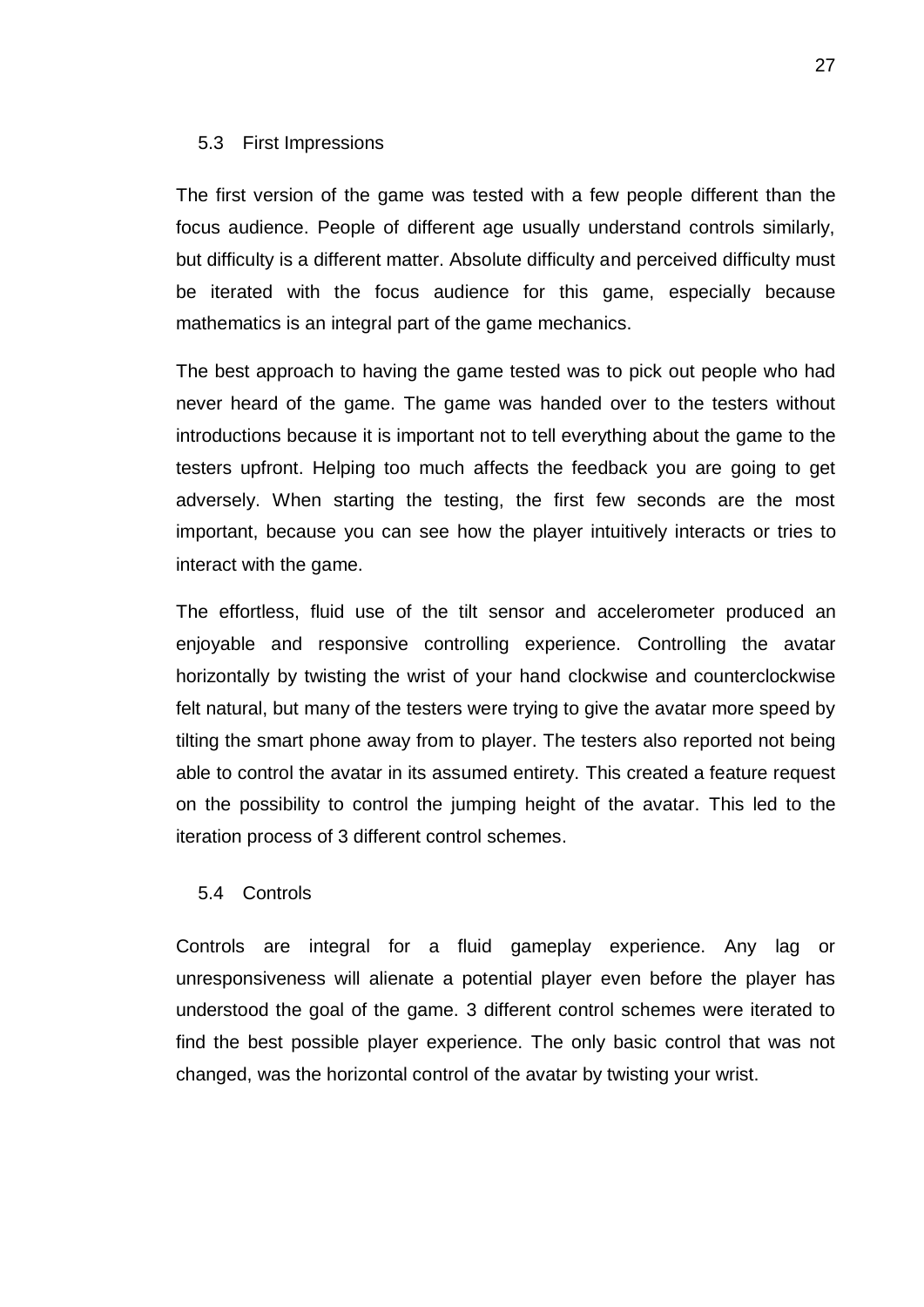#### <span id="page-27-1"></span>5.4.1 Automated jump height

This was the simplest of all control schemes, but it led to dissatisfaction of the player. The player did not feel like he/she was in enough control of the avatar. When the player was about to answer the multiplication problem by bouncing the ball towards the right goal, the player felt frustrated for not being able to answer to the problem as soon as they knew to answer. This is because the avatar was forced to bounce around 4 times before it reached a high enough jump to reach one of the goals. This also led to the game being slower and having a smaller sense of urge, which was not one of the criteria this game set out to achieve.

#### <span id="page-27-2"></span>5.4.2Jetpack and tap to jump higher

To aid the problem of answering not being possible as soon as the player knew the right answer to the multiplication problem, a "Tap to jump higher" –scheme was introduced. With this control scheme, the player could tap on the screen to make the avatars next jump be high enough to reach the either of the goals. Also by holding the finger on the screen the player could give the avatar a jetpack-like force upwards. In the end, this control scheme deemed unnecessary and took away the fun in bouncing.

#### <span id="page-27-3"></span>5.4.3 Tilt the phone to jump higher

This control scheme reduced the need to push any buttons and relied only on tilt controls and the accelerometer. This control scheme fits the game the best. The only problem is how to communicate the control scheme to the player. A sophisticated approach would be to show the tutorial to the player, if in a certain amount of time, the player cannot progress in the game.

#### <span id="page-27-0"></span>5.5 Acceleration versus tilting

During play, some of the testers were trying to constantly give the avatar more jumping height by creating a throwing accelerating motion with the phone. The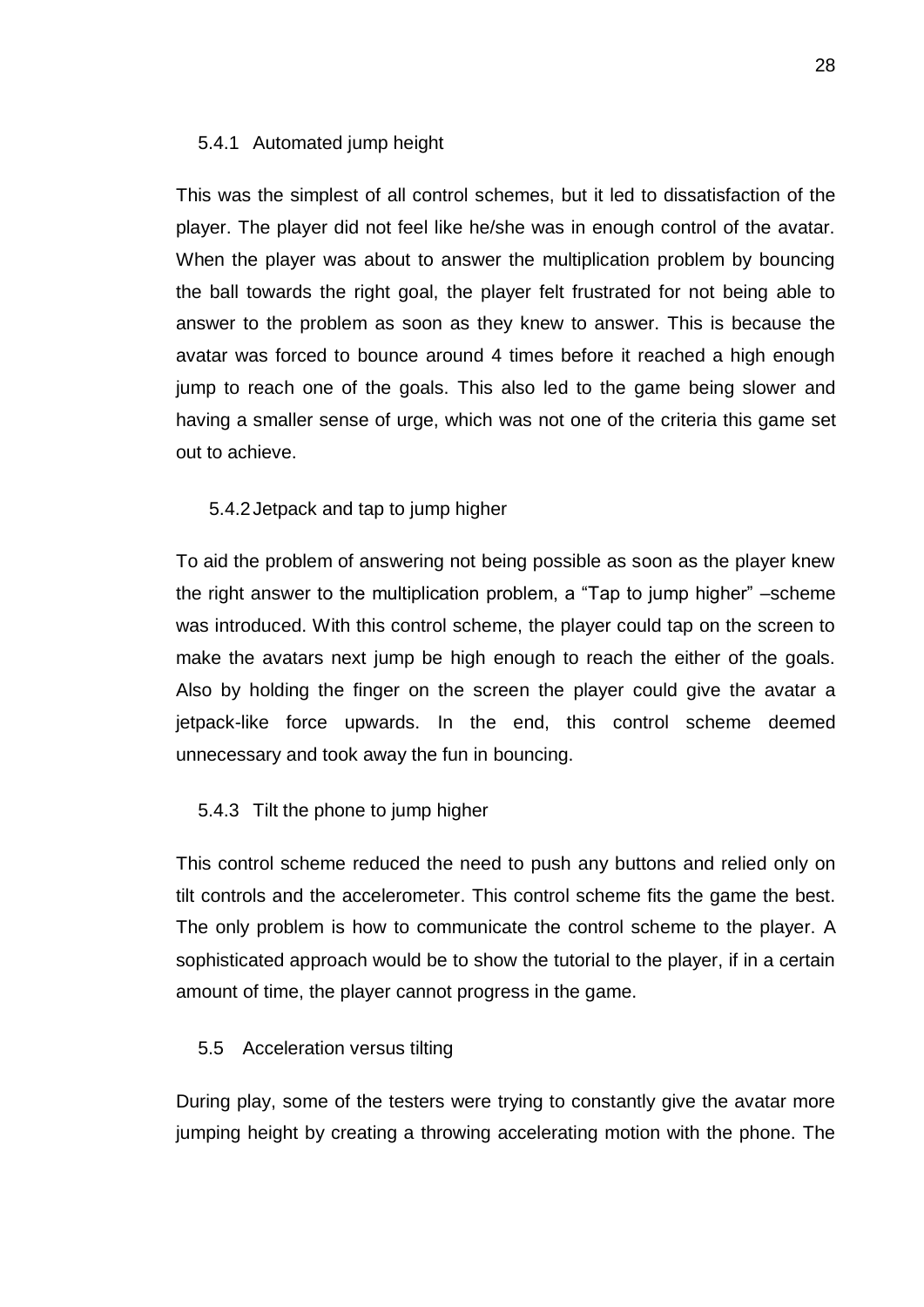problem is that this does not create more jumping speed. Only the rotational position of the smart phone affects the jumping height. This feature was left to be implemented after the release if necessary.

#### <span id="page-28-0"></span>5.6 Controls

The early testers reported the game as being too repetitive. The continuous problem solving left the players feel exhausted and they lost interest in the game. It was clear that they had come out of the flow channel and the game was in need of pacing. Thus, some level design between problem solving, was introduced. Basically the set of controls and game mechanics enabled a platformer-like game that was played vertically, not horizontally. This translated to fun gameplay and a goal of trying to bounce the avatar higher and everhigher.



Picture 5. Game- and Editor-view of the platforms created between problemsolving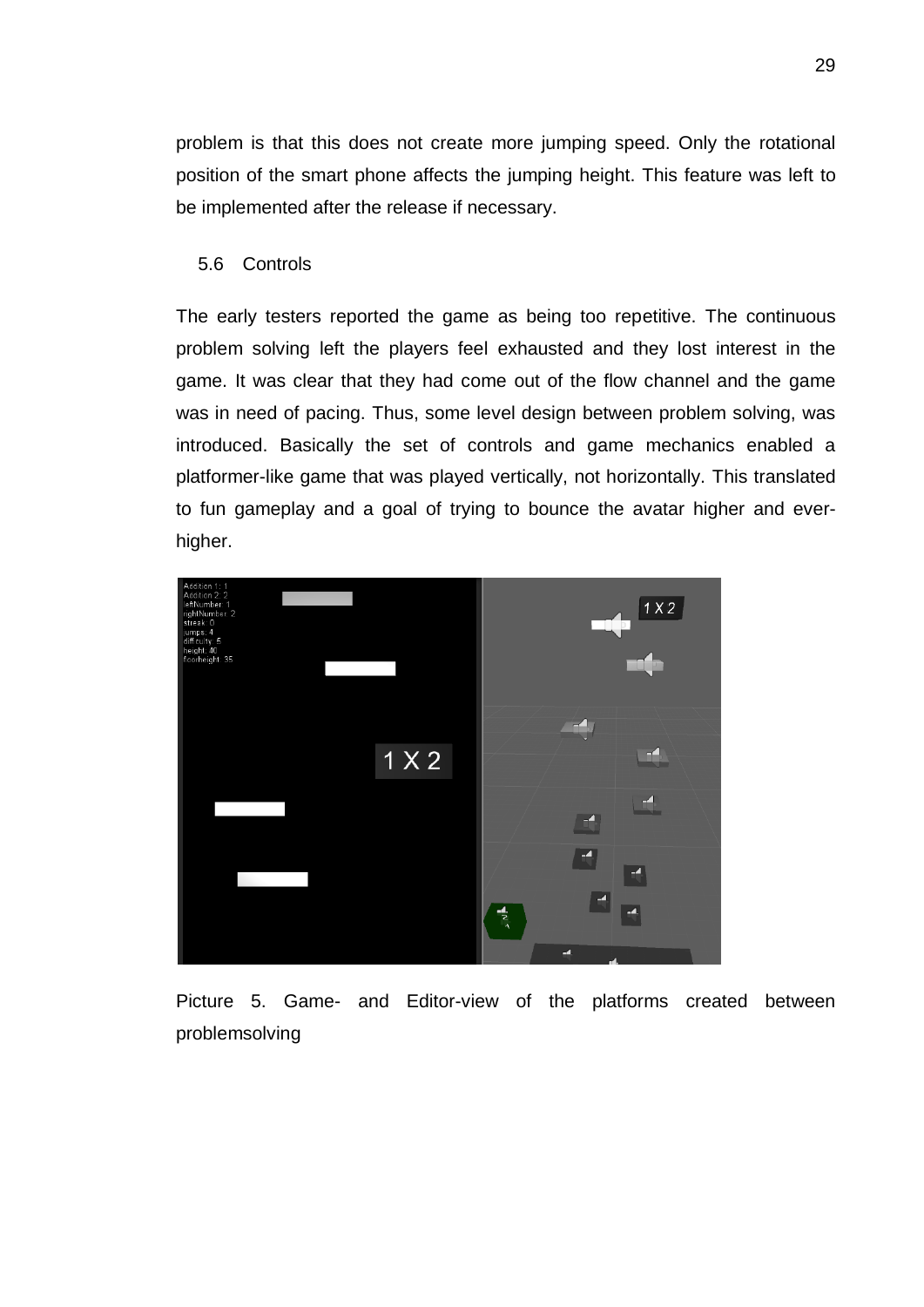#### <span id="page-29-0"></span>5.7 Score

To further motivate the player, a basic score game mechanic was implemented in the form of collectable stars and the players reach upward. The player gets a better score by playing the game higher and higher. Also each star gives a onetime bonus score of 200 points when touched upon. There are always 3 stars per platform jumping intersection. A right answer scores the player 2000 points.



Picture 6. Stars and scorekeeping

The aforementioned jetpack controlling scheme was tied into the stars by making the stars act as fuel for the player's jetpack. A fuel indicator was implemented to show how much jetpack power the player had. Testers felt this feature was illogical and not really necessary, so it was removed.

### <span id="page-29-1"></span>5.8 Adaptive difficulty

To keep the player in the desired flow channel, an adaptive difficulty mechanic was created. In addition to the score, a streak of right answers was indicated by a number on the screen. Every time the player got five right answers in a row, the difficulty was raised for the next set of math problems. If the player would answer wrong, the difficulty was lowered.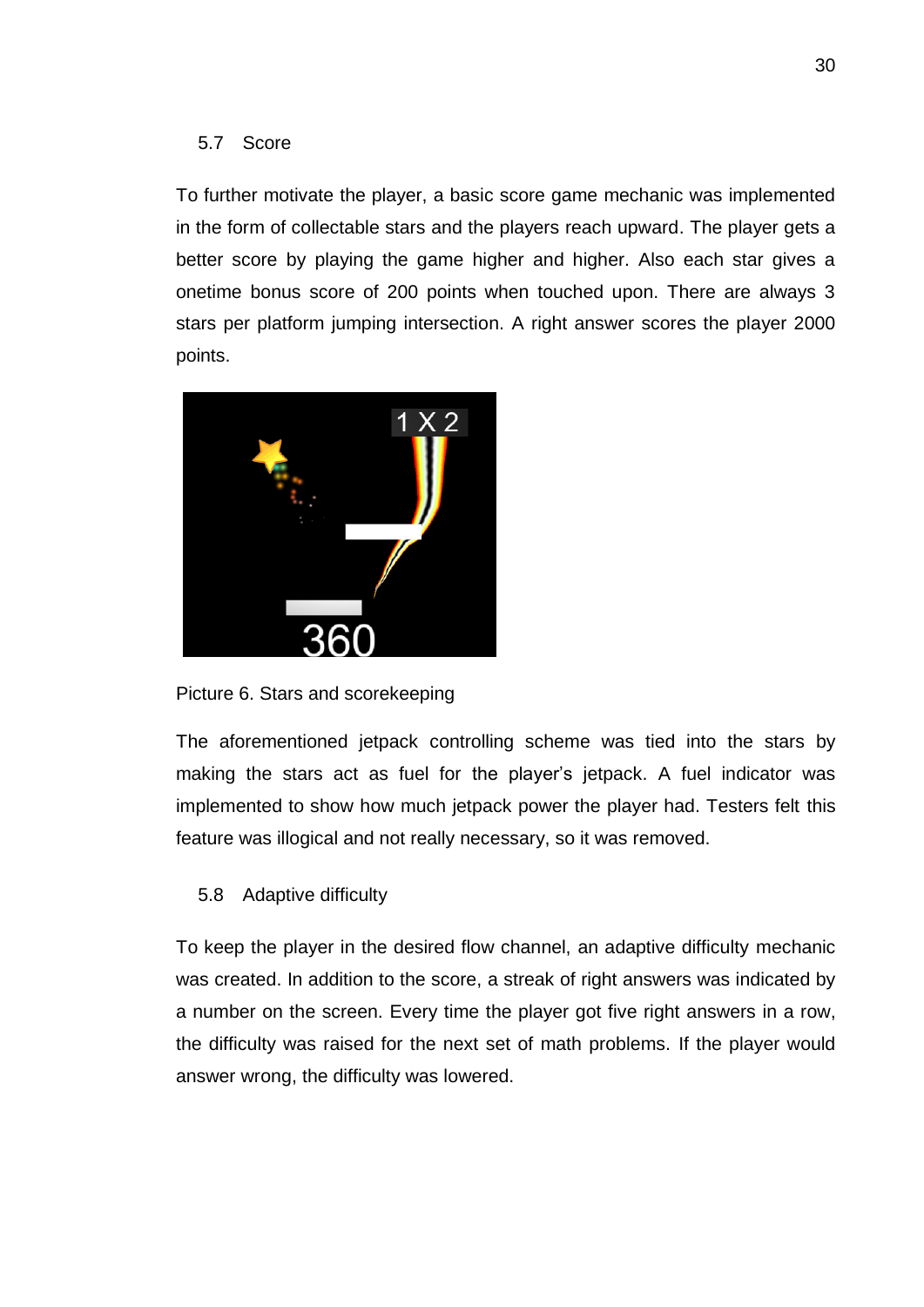#### <span id="page-30-0"></span>5.9 Generating math problems

The basic principle of how the math problems are generated is very simple. A basic algorithm generates two random numbers that are multiplied and the answer is stored for later use. A minimum and a maximum number are given to the algorithm according to the current difficulty level. In addition to the right answer, a fake answer is also generated. The fake answer needed to be a few numbers off of the right answer, so the player cannot guess the right answer too easily. Also, when the two generated numbers are both even numbers, the right answer is always an even number resulting in a problem if the fake answer is an uneven number. It is then too easy for the player to guess the right answer.

The difficulty rises indefinitely if the player always answers correctly. Some kind of endgame needed to be developed. The options were to make the game a race against time or include lives, which would decrease if the player answers wrongly. The game mechanics did not complement a race against time very well, so 3 lives were given to the player as batteries for the main character. Every time the player answers wrong, one battery is depleted.

#### <span id="page-30-1"></span>5.10 Feature lock

For the purpose of the Minimum Viable Product, the game was feature locked. No new game mechanics were to be added without drastic feedback of from the testers. The game was now playable, it had a start, goal and an end.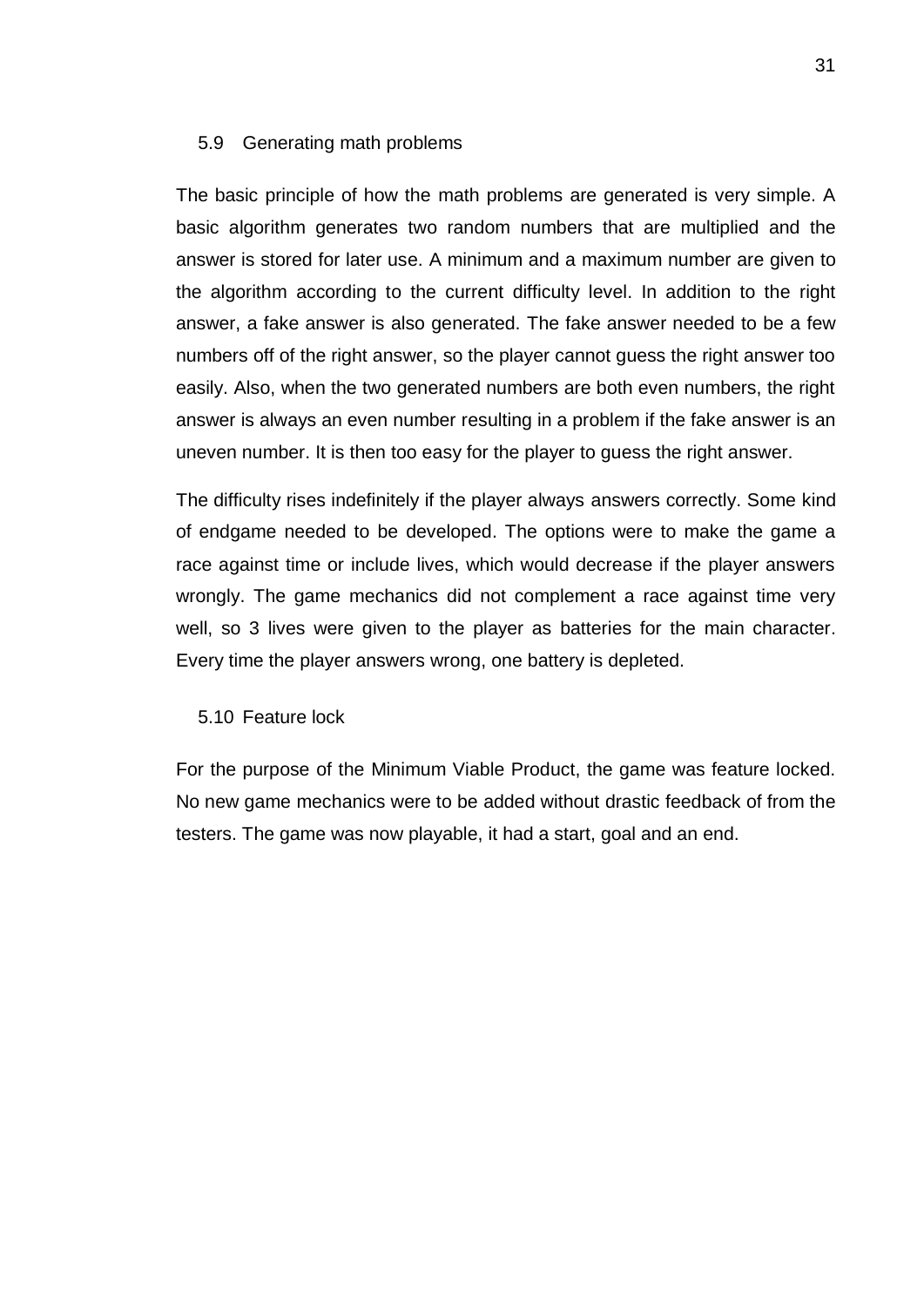## <span id="page-31-0"></span>**6 AESTHETICS**

A successful game is a harmony of multidisciplinary components. Graphics, animation, story and sounds complement the gameplay mechanics that draw out important events and set the mood.

#### <span id="page-31-1"></span>6.1 Avatar

The avatar is an old household robot that is thrown away to a dump, because it could not do basic math operations anymore. In the dump, the robot slowly reactivates and determines to fix itself by learning the math operations again.





The avatar looks very kind and a bit of helpless, to boost the sense of the player helping the avatar. The multiplication problem is presented in the robot's torso, in a kind of a TV. When a new problem is generated, the camera zooms to the problem and quickly zooms out when it is time to bounce around again. When the player answers correctly, the avatar raises its eyebrows, delighted.

#### <span id="page-31-2"></span>6.2 Audiovisual components

Graphics are a mix of 3D and 2D objects. The avatar was made in 3D to give it a little more life and a bit of texturing creates shading. The avatar also rotates and the jumping spring stretches accordingly to tilting the phone. Platforms stay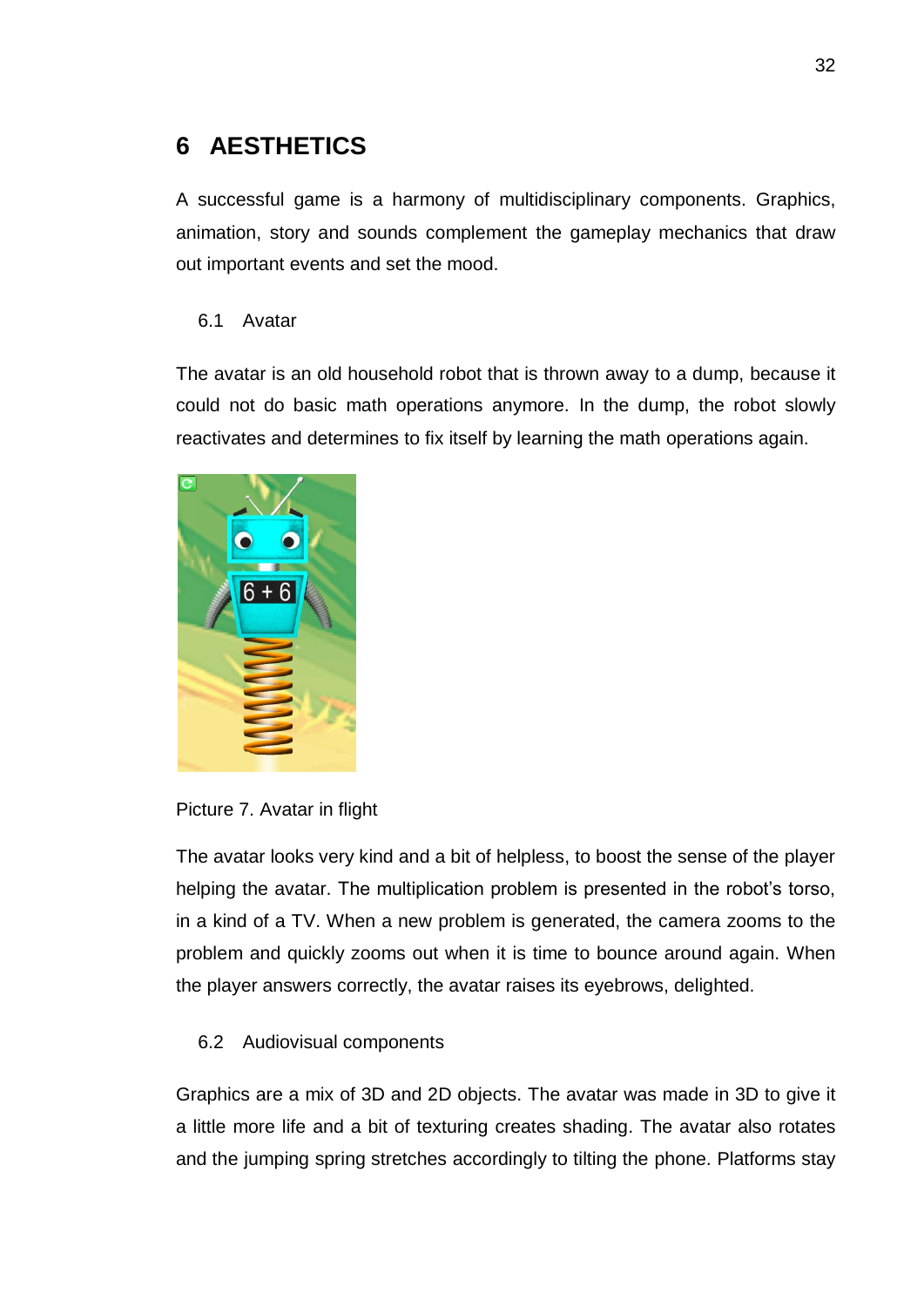in the air by a rotating propeller and the background is a brightly colored grass field with hills.



Picture 8. Gameplay screenshot of the game

The collectible stars are 2D still images with a particle emitter. The background slowly goes down when the player progresses in the game. Score, lives and the menu button are reserved for the corners. A custom pixel-style font was used for all the text in the game. A restart button was added for accessing the main menu.





In the above picture, the player has just answered correctly and bubbles appear when the balloon is burst. If the player answers incorrectly, the balloon flies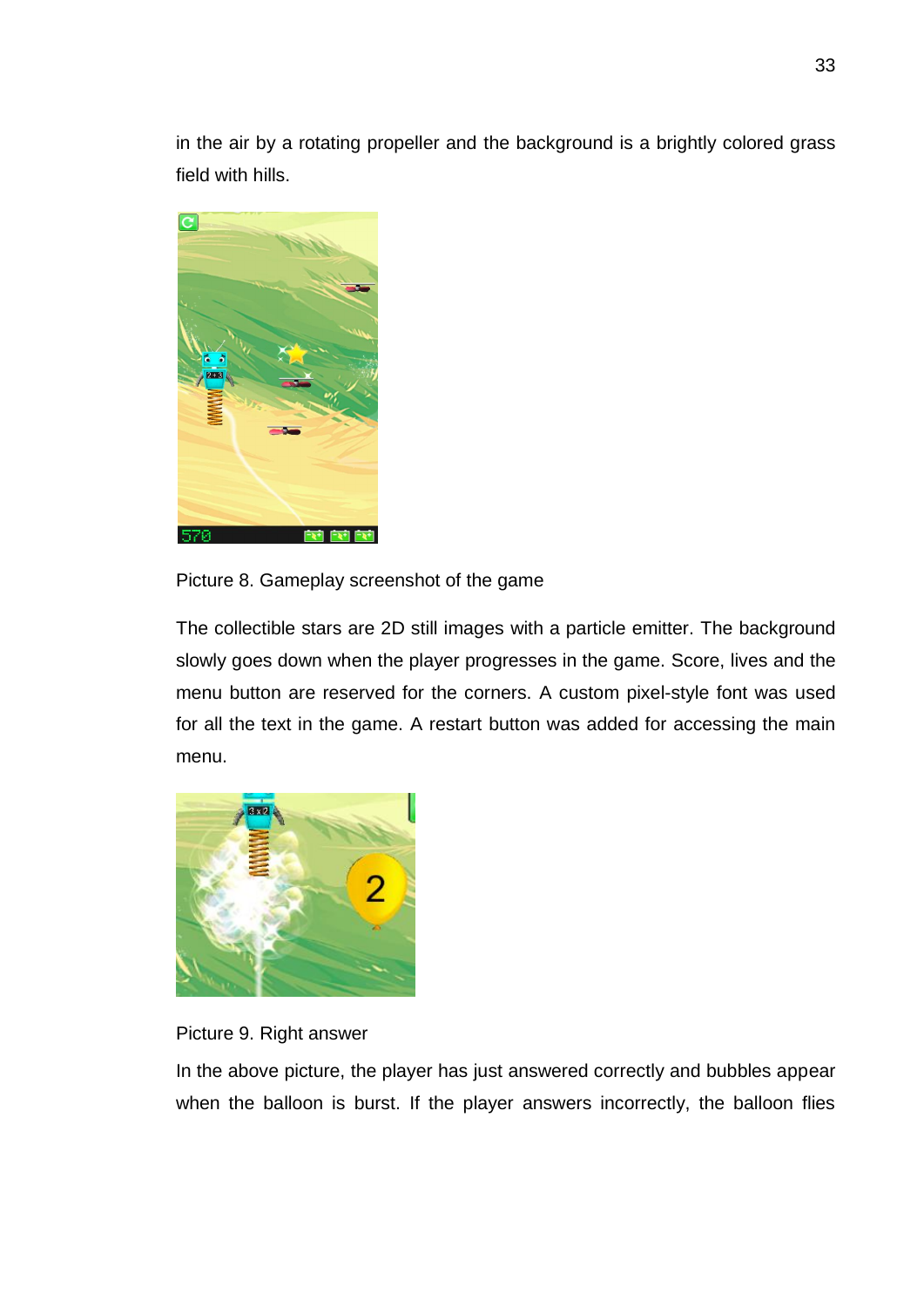away with its air emptying. Different sound effects are used in key gameplay events, such as answering, jumping and collecting a star.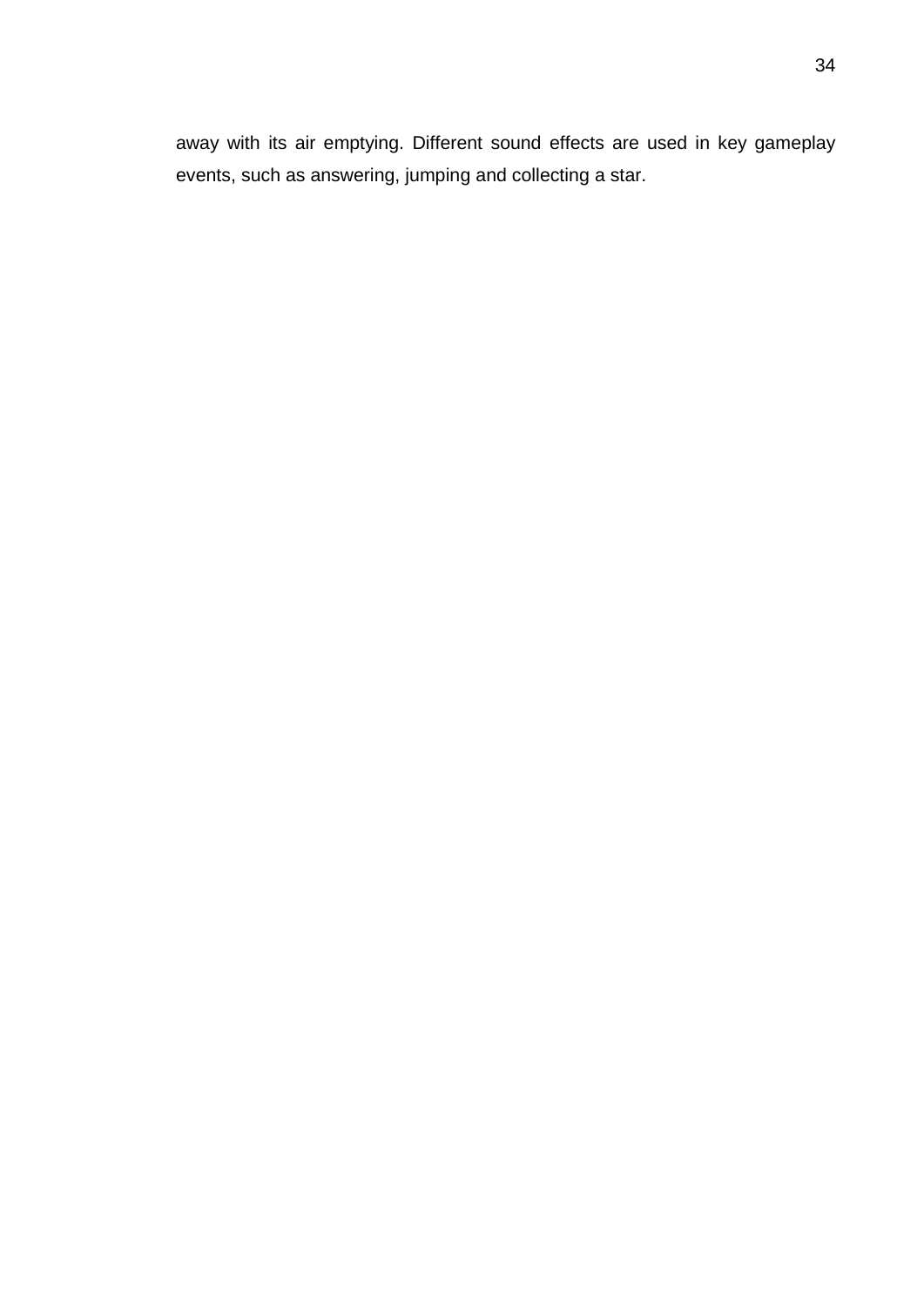### <span id="page-34-0"></span>**7 POLISHING AND PUBLISHING**

During the development of Math Jump, an opportunity to test the game with a focus group raised from TOP-Keskus. TOP-keskus stands for "Tietokone opetuksessa" and it manages the IT-purchases in schools around Turku. TOP-Keskus owns Acer Iconia Android-tablets, which are loaned to kindergartens and schools for educational use. Kids use the tablet devices to play educational games and use productive apps.

#### <span id="page-34-1"></span>7.1 Focus group

Suotorpankujan päivähoitoyksikkö notified us that they would be interested in testing the game. [36] They had a group of six-year old kindergarteners, 6 boys and 1 girl. The test case was scheduled in the morning and it lasted one hour. The children were split into two groups.

#### <span id="page-34-2"></span>7.2 Test setting

The game was modified to generate only addition problems, because multiplication problems would have been too hard. Every child got their own Android-tablet to test the game. For each child, the game was launched by the instructor and the controls of the game were left for the player to figure out. The children could play the game for as long as they wanted.

#### <span id="page-34-3"></span>7.3 Testing

Most of the kids understood the control scheme by their own. Only one child required a helping hand and some instructions for controlling the game. Understanding the controls took a lot of time, but no-one gave up or lost interest in the game before they could understand the controls. About half of the children understood the objective of the game almost instantly, the others followed once they were skilled enough with the controls.

The generated addition problems were restricted to have a maximum right answer of 20. The children had to think hard, as this was pretty challenging, but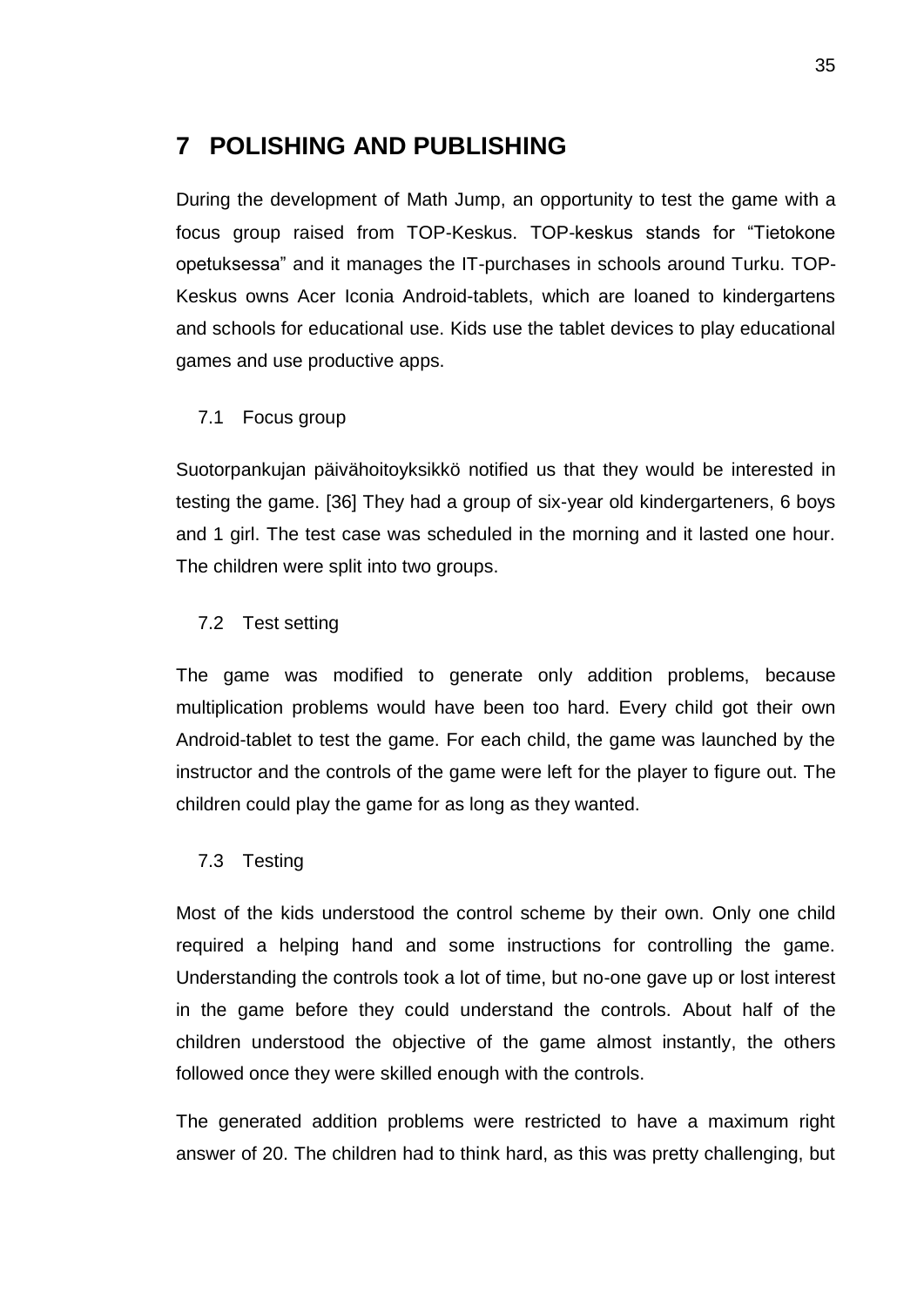they did not frustrate at any time, aside from one child, who thought the problems were too easy and lost interest in the game after about 10 minutes. The rest of the children played the game for almost 30 minutes and they were asked to stop playing, as they would have willingly played it more.

#### <span id="page-35-0"></span>7.4 Negative feedback and other notices

Based on the test case, a few game design faults and bugs were identified.

- When the player advanced through the platforms and onto the math problem, the players did not have enough time to slow down the jumping, which resulted in answering the math problem accidentally, whether the answer was right or wrong. It took too long for the players to understand to slow down the jumping.
- Just after the math problem, the platform that follows is too hard to reach, because it needs the maximum jumping height to reach it.
- There was something wrong with the game logic that made wrong answers sometimes go unnoticed.
- If the game was played too long, it automatically crashed at some point, indicating a memory problem.
- Points and lives were indifferent to six-year old players.
- The animation and sound feedback the players gets for answering the math problem was not clear enough.

#### <span id="page-35-1"></span>7.5 Positive feedback

The controls were fun to play with and the graphics were good and pretty consistent. Sound effects gave good feedback and support for the game core mechanics. The children had fun playing the game, often laughing and cheering for getting the right answer. The teacher felt impressed for the game and had high hopes for developing the game further. Although the game had problems, it showed initial promise.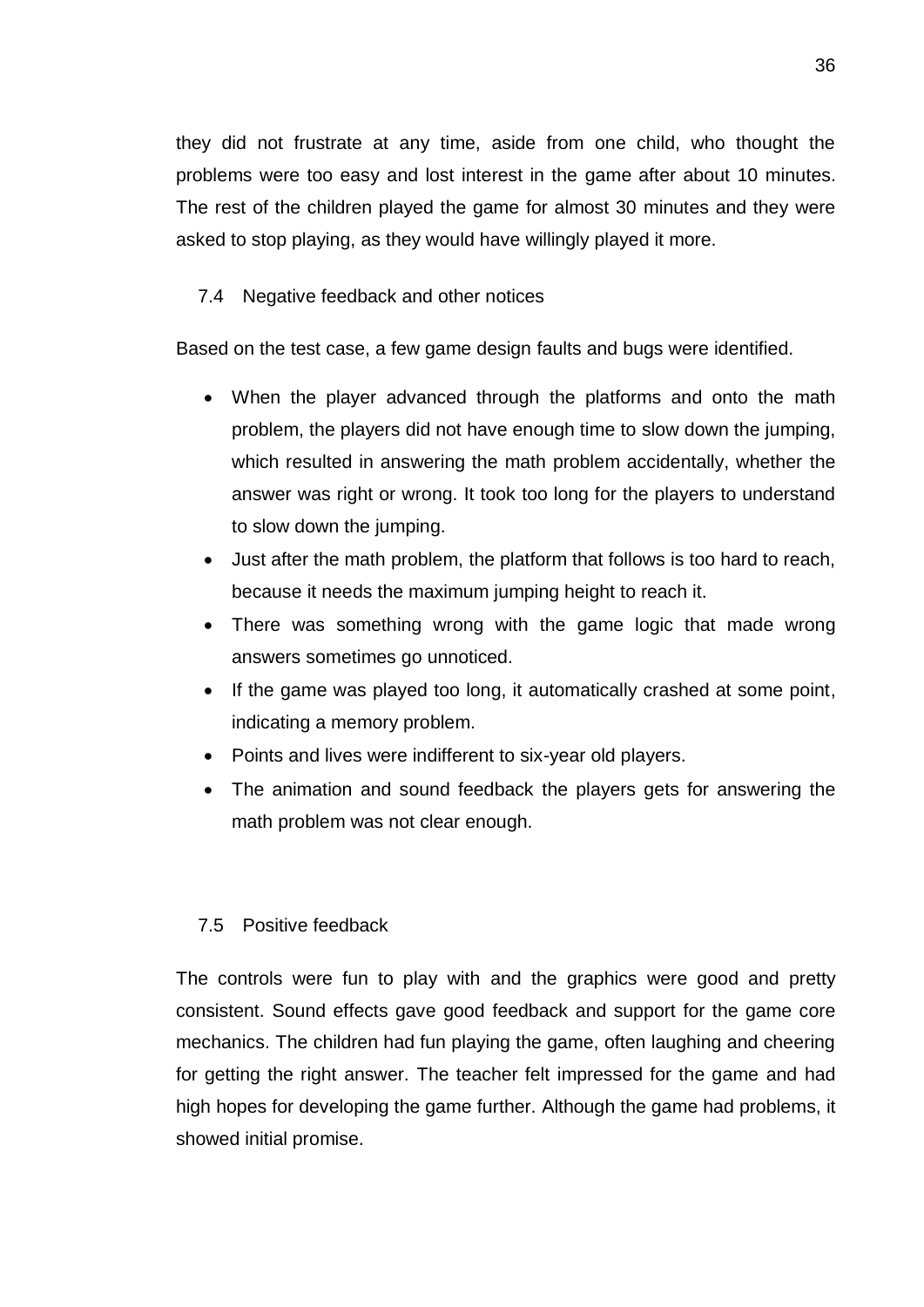#### <span id="page-36-0"></span>7.6 Polishing

First-time players do not know how to play the game, so a brief tutorial was added to teach the player the controls. Many of the players did not understand fast enough the connection with tilting the phone and the movement of the avatar. The tutorial is split into two parts.



Picture 10. The player has hit the minimum jumping height on the scale

First the player needs to learn that tilting the phone up and down affects the height of the jump. A scale with an indicator presents how the phone is tilted. The player is required to tilt the phone and hit the minimum and the maximum jumping height on the scale to proceed in the game. A blue star indicates a hit and once both of the stars are blue, the player is able to proceed.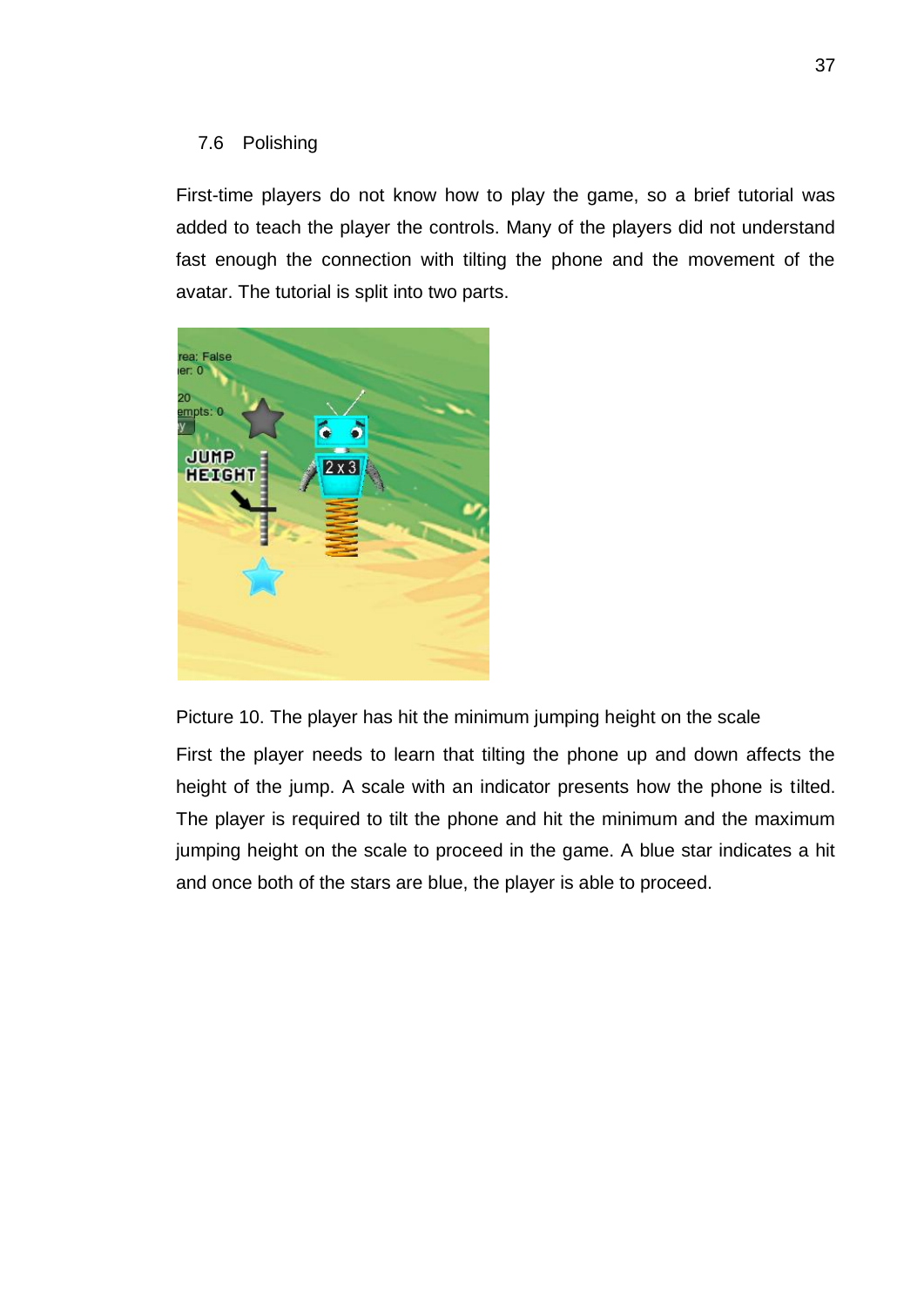

Picture 11. Horizontal movement tutorial

The tutorial for horizontal movement is an animation of a hand tilting a phone. The tutorial is only triggered, if the player does not understand to tilt the phone left and right to control the avatar. Once the player has travelled higher in the game, all tutorials are disabled.

The simplest form of a multiplayer was also implemented, a high score. Different players can now compare their scores to see who is the best player. The high score is displayed in a simple menu outside the gameplay scene. The game still lacked a clear ending and it needed an indefinite stop. The exercises were made to become infinitely harder and harder. Also, when the player is about to answer to the multiplication problem, the platform under the player was designed to rise slowly, so that the player could not ponder the right answer forever.

#### <span id="page-37-0"></span>7.6 Publishing

The Appstore and the Google Play Store both require a developer fee for publishing applications or games. Appstore's yearly iOS developer fee was 99\$ and Play Store's Google Play Developer licence 25\$ at the time of publishing. Appstore requires the developer to be a legal entity, such as a company, before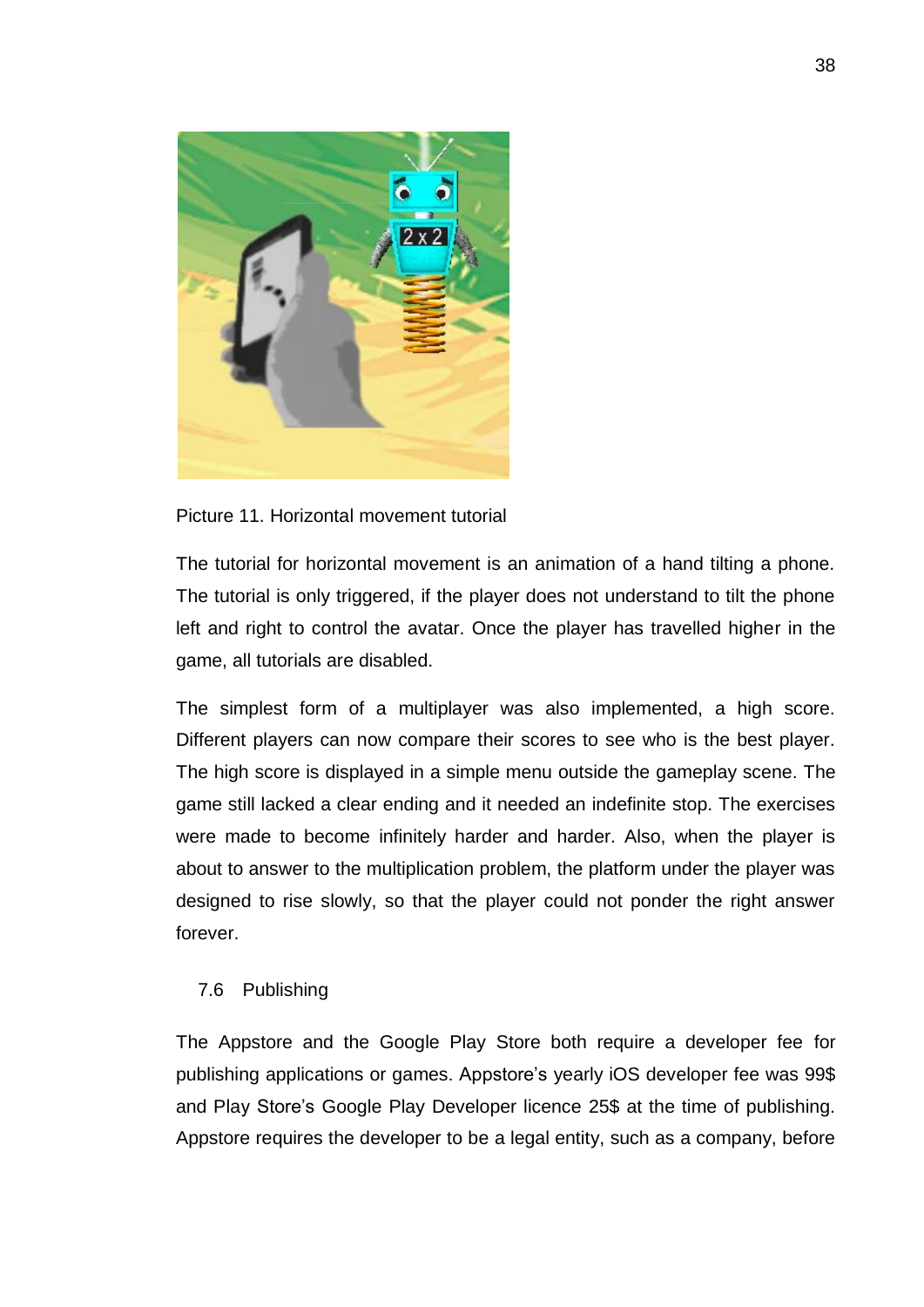an app can be published there. Apple's process requires every company to send a cover letter by fax signed by its CEO, proving that the company is real. This letter must be accompanied by a certificate from the National Board of Patents and Registration of Finland. Google Play Store's process includes the aforementioned only after you put up paid applications into the store. Both stores offer publishing free or paid applications for free, provided by the 30% revenue cut from revenue on either store.

Math Jump was prepared for publishing to the Appstore and Google Play Store with a few things in mind. The name needed to be something that was not in use already in the Appstore or Google Play Store. The name also needed the word 'math' so users can find it more easily when searching for a math game. The first idea for the name was 'Mathness', derived from the word 'Madness'. Unfortunately, this was in use in the Appstore. In the end the name 'Math Jump' was chosen, because it was free to use and describes the game in two words.

One of the first things a potential downloader will see is the icon. The icon was made to be attractive and polished. The icon also somewhat conveys the idea behind the game.





After the potential downloader has clicked the icon accompanied by the name of the game a description and screenshots are shown. These screenshots communicate the idea of the game and encourages the user to download the game.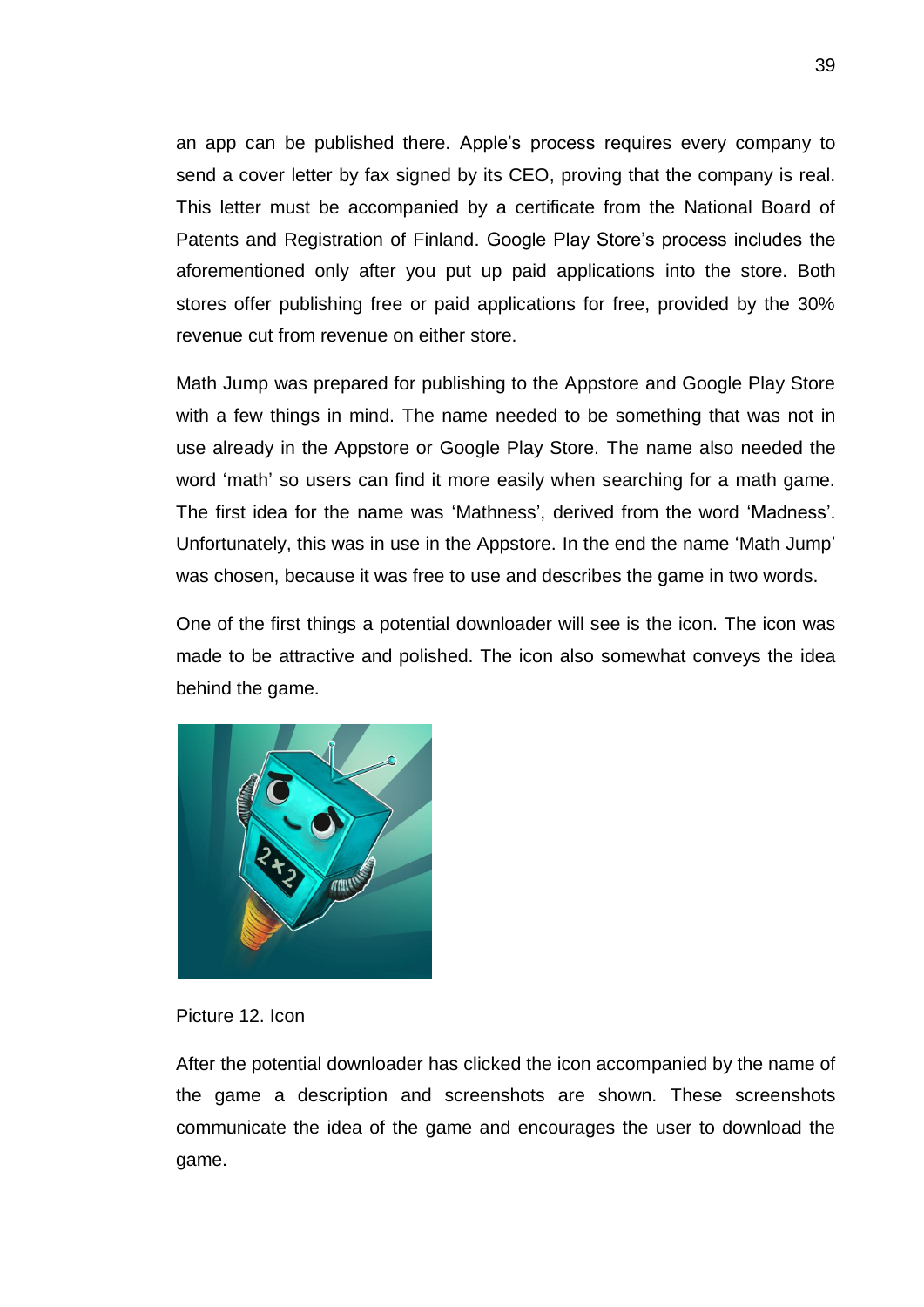## <span id="page-39-0"></span>**8 SUMMARY**

Math Jump is now available in the Google Play Store and the Apple Appstore. The game can be found by entering the name 'Math Jump' into the search field of either distribution platforms.

Producing a minimum viable product was a big undertaking for a small mobile games company. Luckily the tools used for creating the game were robust and the main focus could be given to the game design. NordicEdu learned a lot about producing games with Unity and the company will use it more extensively in future projects.

Initial testing of the game has showed it promise from kids in the target audience. The game development process could have gained more from testing the game earlier. Especially, the control scheme could have been decided upon earlier. Challenges were also met in coding the physics and the dynamic variables needed for iterative game design. The decision to start monetizing with the game was left for later evaluation.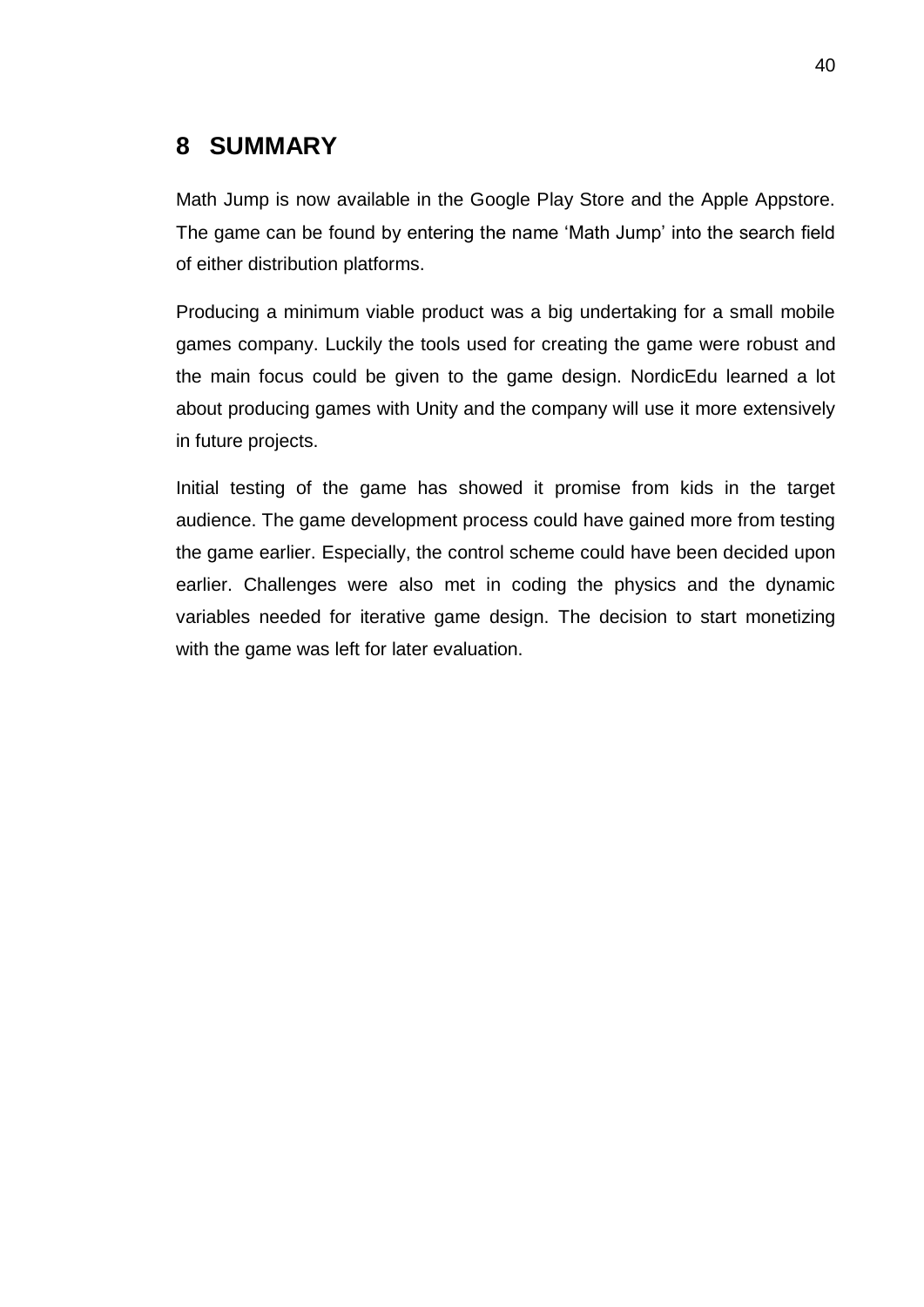### <span id="page-40-0"></span>**REFERENCES**

- [1] "Making Better Games Through Iteration", [online], Consulted 12.02.2013, http://www.gamasutra.com/view/feature/132554/making\_better\_games\_through\_.php?p rint=1
- [2] "Soft Skills", [online], Consulted 02.02.2013, http://searchcio.techtarget.com/definition/soft-skills
- [3] "Minimum Viable Product", [online], Consulted 27.02.2012. http://en.wikipedia.org/wiki/Minimum\_viable\_product
- [4] "Big data analytics for video, mobile, and social game monetization", [online], Consulted 12.02.2013, http://www.ibm.com/developerworks/industry/library/ba-big-datagaming/index.html
- [5] "The Gamification wiki", [online], Consulted 12.03.2012, http://gamification.org/
- [6] "Cambridge dictionaries", [online], Consulted 27.02.2012, http://dictionary.cambridge.org/spellcheck/british/?q=gamification
- [7] "Wikipedia, Google(verb)", [online], Consulted 27.02.2012, http://en.wikipedia.org/wiki/Google\_(verb)
- [8] "Gartner: Gamification's hype is about to reach its peak", [online], Consulted 08.02.2013, http://www.zdnet.com/blog/gamification/gartner-gamifications-hype-isabout-to-reach-its-peak/583
- [9] "Gartner's 2012 Hype Cycle for Emerging Technologies Identifies "Tipping Point" Technologies That Will Unlock Long-Awaited Technology Scenarios", [online], Consulted 08.02.2013, http://www.gartner.com/newsroom/id/2124315
- [10]"State Of Play: Four Types Of Research Gamification", [online], Consulted 06.02.2013, http://blackbeardblog.tumblr.com/post/13452542524/state-of-play-four-types-ofresearch-gamification
- [11] "Gamification is Everywhere But What Is It?", [online], Consulted 08.02.2013, http://tomhumbarger.wordpress.com/2011/10/18/gamification-iseverywhere-but-what-is-it/
- [12] "Gartner Says Worldwide Smartphone Sales Soared in Fourth Quarter of 2011 With 47 Percent Growth", [online], Consulted 16.02.2012, http://www.gartner.com/it/page.jsp?id=1924314
- [13] "Samsung Windfall: All of South Korea's Textbooks to Go Digital by 2015", [online], Consulted 03.03.2012, http://www.technologyreview.com/blog/mimssbits/26960/
- [14]"The US Market for Mobile Learning Products and Services: 2010-2015 Forecast and Analysis", [online], Consulted 04.03.0212, http://www.ambientinsight.com/Resources/Documents/Ambient-Insight-2010- 2015-US-Mobile-Learning-Market-Executive-Overview.pdf
- [15] "The US Game-based Learning Market: All Roads Lead to Mobile ", [online], Consulted 04.03.2012, http://www.ambientinsight.com/Resources/Documents/Ambient-Insight-2010-US-GameBased-Learning-Market.pdf
- [16] Adams, E. 2010. Fundamentals of Game Design, Second edition, page 3, New Riders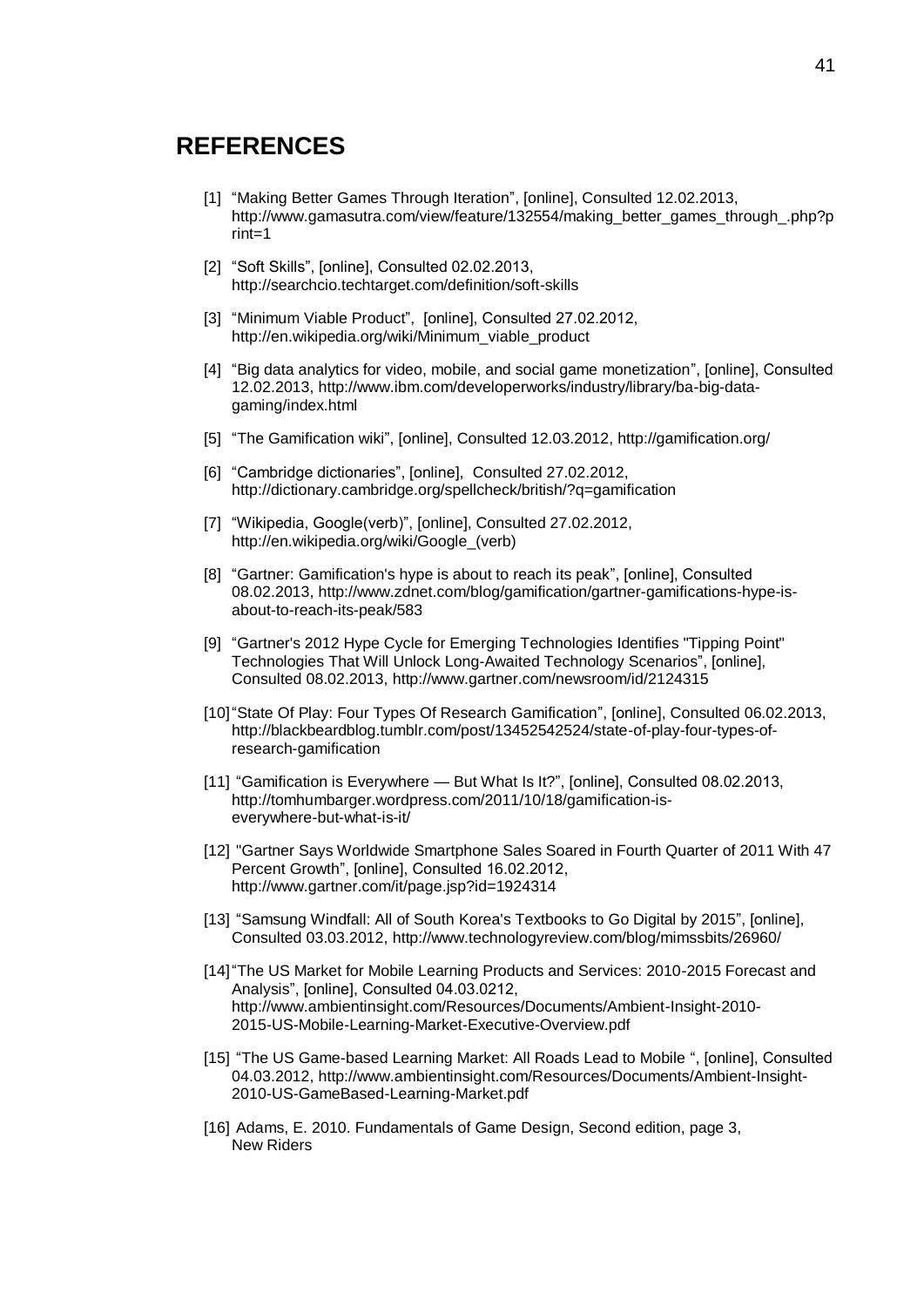- [17] Schell, J. 2009. The Art of Game Design, A book of lenses, page 24, Morgan Kaufman
- [18] Mark Twain, Tom Sawyer, Chapter Two, 1876. http://www.pbs.org/marktwain/learnmore/writings\_tom.html
- [19] Adams, E. 2010. Fundamentals of Game Design, Second edition, page 5, New Riders
- [20] "Game Rules as Art", [online], Consulted 20.03.2012, http://www.escapistmagazine.com/articles/view/issues/issue\_41/247- Game-Rules-as-Art.2
- [21] Salen, K. Zimmerman, E. 2004. Rules of Play, page34, The MIT Press
- [22] On the Essential Contexts of Artifacts or on the Proposition That "Design Is Making Sense (Of Things)", Klaus Krippendorff, Design Issues, Vol. 5, No. 2 (Spring, 1989), pp. 9-39, The MIT Press Article, [online], Consulted 12.02.2013, http://www.jstor.org/stable/1511512
- [23] "Mark Cochrane, Business Development Director EMEA at POPCAP GAMES INTERNATIONAL : Exclusive Interview", [online] , Consulted 12.02.2012, http://ebusinessgames.wordpress.com/tag/popcap/
- [24] Adams, E. 2010. Fundamentals of Game Design, Second edition, p. 30, New Riders
- [25] C. R. Snyder, Handbook of Positive Psychology, p. 94
- [26] Csikszentmihalyi 1990, Flow: The Psychology of Optimal Experience. New York: Harper and Row.
- [27] Adams, E. 2010. Fundamentals of Game Design, Second edition, p. 32-33, New Riders
- [28] Schell, J. 2009. The Art of Game Design, A book of lenses, p. 20, Morgan Kaufman
- [29] "Games and Family Life", [online], Consulted 06.02.2013, http://www.theesa.com/games-improving-what-matters/families.asp
- [30] "Number and Operations", [online], Consulted 25.03.2012, http://www.nctm.org/standards/content.aspx?id=7564
- [31] "Grade 3 mathematics", [online], Consulted 25.03.2012, http://www.corestandards.org/the-standards/mathematics/grade-3/introduction/
- [32] "Kids' Cell Phone Ownership Has Dramatically Increased in Past Five Years ", [online], Consulted 12.03.2012, http://www.gfkmri.com/PDF/MRIPR\_010410\_KidsAndCellPhones.pdf
- [33] "Unity Manual", [online], Consulted 20.03.2012, http://docs.unity3d.com/Documentation/Manual/index.html
- [34] "Samsung Galaxy S", [online], Consulted 20.03.2012, http://www.samsung.com/au/consumer/mobile-phone/mobile-phone/smartphone/GT-I9000HKDXSA
- [35] "DEFINITION: Iterative design", [online], Consulted 12.02.2013, http://www.innovateonline.info/extra/definition1313.htm